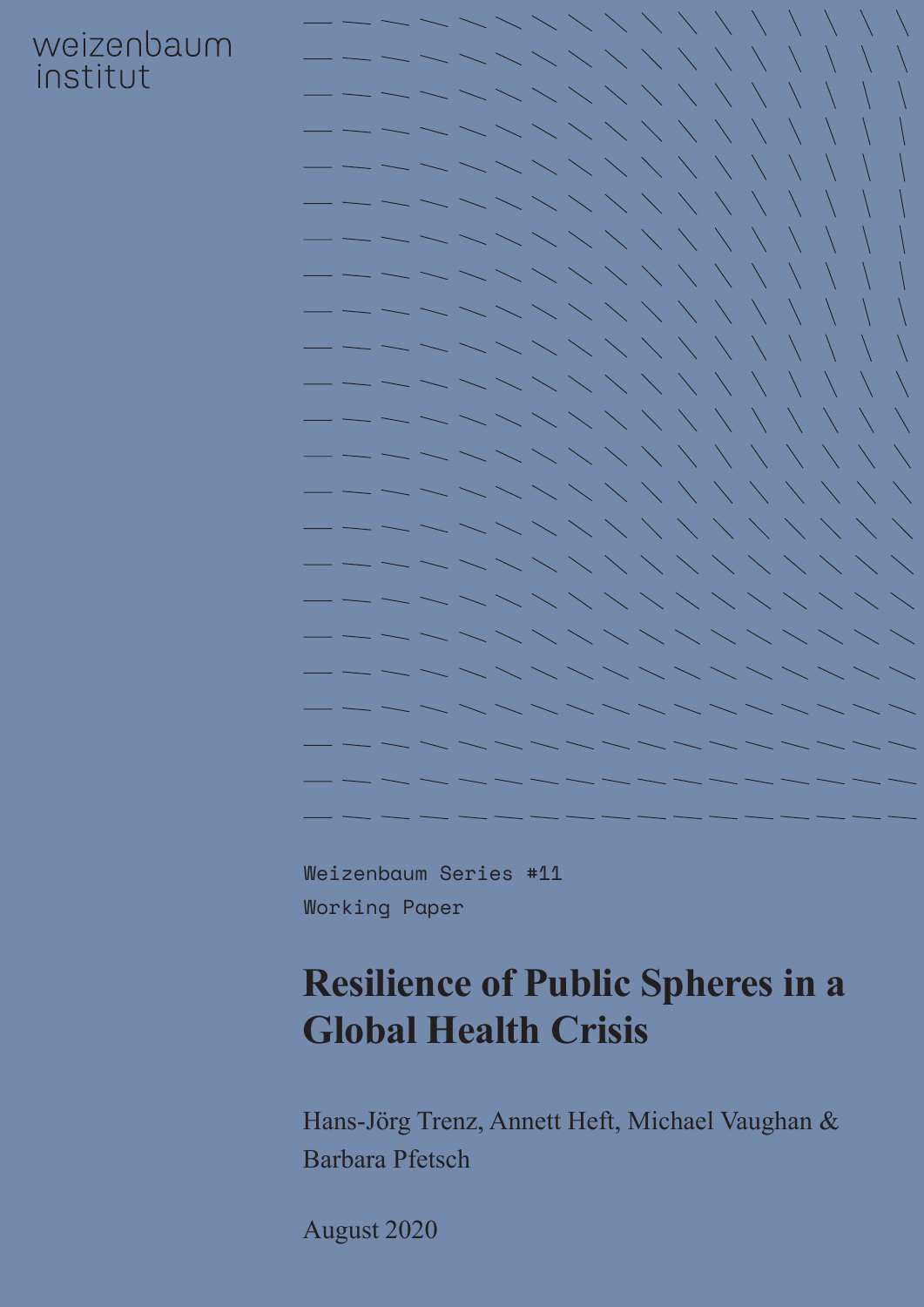#### **Weizenbaum Series**

Editors: The Executive Board of the "Weizenbaum Institute for the Networked Society – The German Internet Institute"

Prof. Dr. Christoph Neuberger Prof. Dr. Herbert Zech Prof. Dr. Sascha Friesike

Project Coordination: Wissenschaftszentrum Berlin für Sozialforschung Reichpietschufer 50 10785 Berlin

Visiting Address: Hardenbergstraße 32 10623 Berlin Email: [info@weizenbaum-institut.de](http://info@weizenbaum-institut.de) Web: [www.weizenbaum-institut.de](http://www.weizenbaum-institut.de)

Editorial Assistant: Roland Toth, M.A.

This work has been funded by the Federal Ministry of Education and Research of Germany (BMBF) under grant no. 16DII111 ("Deutsches Internet-Institut").

Persistent long-term archiving of this series is ensured by the Social Science Open Access Repository and the DOI registration service in Germany for social science and economic data da|ra. DOI [10.34669/wi.ws/1](https://doi.org/10.34669/wi.ws/11)1

This series is available open access and is licensed under Creative Commons Attribution 4.0 (CC-BY 4.0): <http://creativecommons.org/licenses/by/4.0/>

This work has been funded by the Federal Ministry of Education and Research of Germany (BMBF) (grant no.: 16DII111, 16DII112, 16DII113, 16DII114, 16DII115, 16DII116, 16DII117 – "Deutsches Internet-Institut").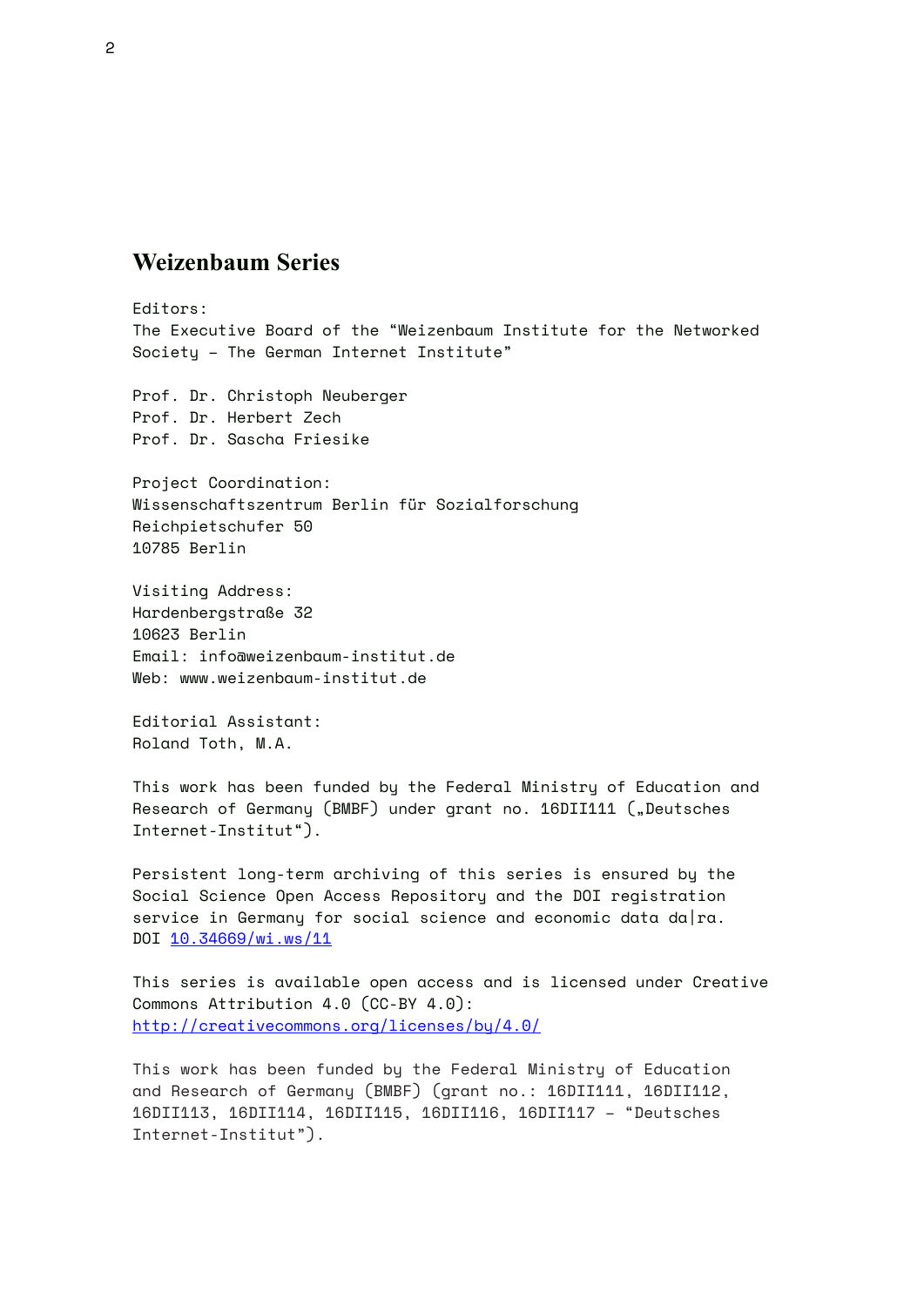Weizenbaum Series #11 Working Paper

# **Resilience of Public Spheres in a Global Health Crisis**

Hans-Jörg Trenz<sup>1</sup>, Annett Heft<sup>2</sup>, Michael Vaughan<sup>2</sup> & Barbara Pfetsch2

August 2020

- 1 University of Copenhagen and Arena, University of Oslo
- 2 Weizenbaum Institute for the Networked Society, and the Free University of Berlin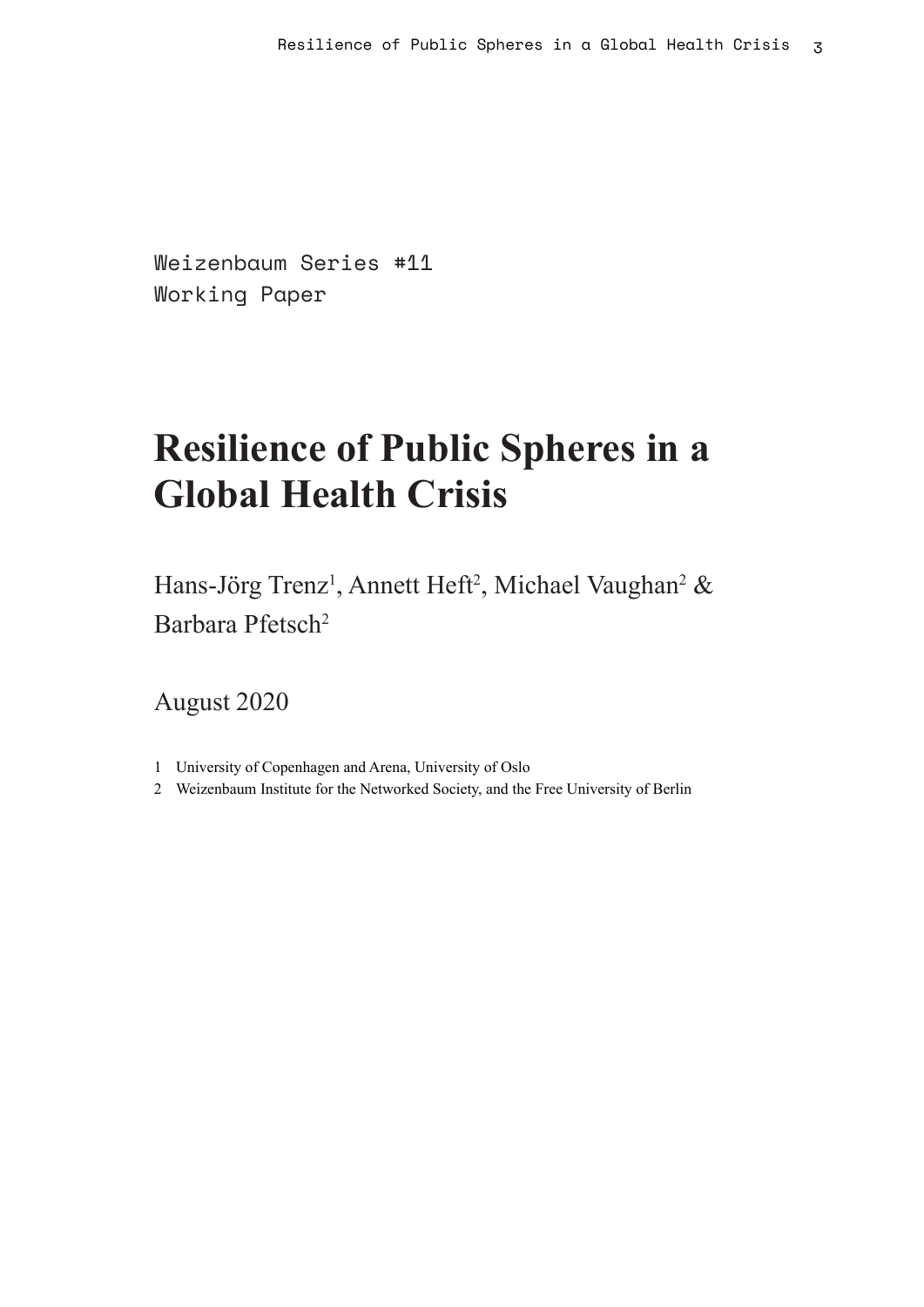### **Abstract**

The Covid-19 pandemic disrupted "normal" modes of public sphere functioning and activated an experimental mode of coping, reinventing forms of publicness and communicative exchanges. We conceptualize the social responses triggered by the crisis as particular forms of public sphere resilience and assess the role of digitalisation and digital spaces in the emergence of distinct modes and dynamics of resilience. Four areas of enhanced public sphere experimentation are the basis of our conceptualisation: political consumerism, digital modes of solidarity, political protest mobilisation, and news consumption. We discuss overarching features of public sphere resilience across societal sub-spheres and highlight the dynamics and hybridities which structure the emerging public spaces. Resilience practices are accompanied by dynamics of politicisation and depoliticisation coupled with shifting boundaries of publicness and privateness. Our observations likewise reveal the dynamic interplay between resilience and resistance.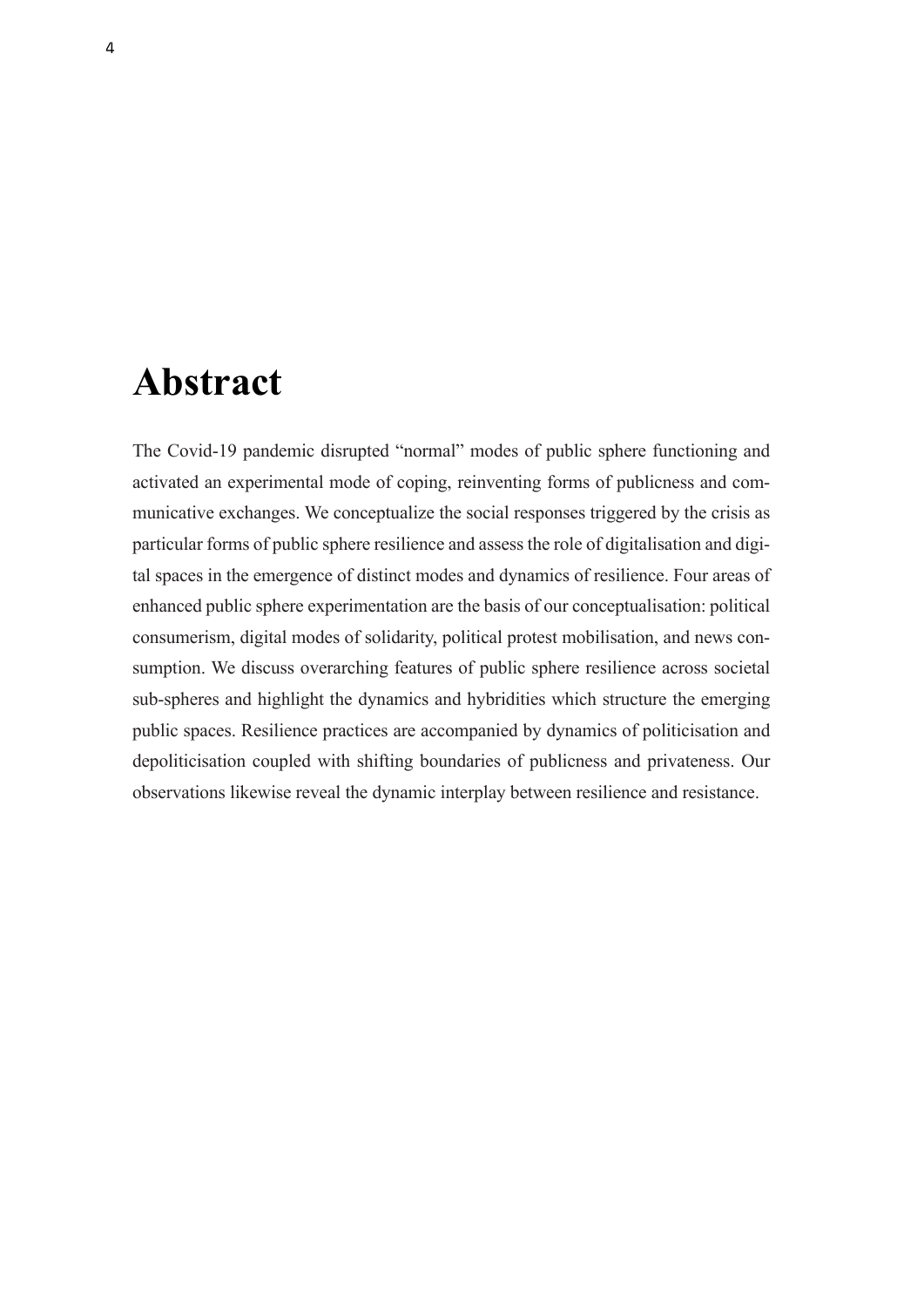# **1. The Crisis as a Catalyst for (New Forms of) Digital Public Spheres**

The Covid-19 pandemic of spring 2020 led within a very short time to a halt of our social life. Public spaces had been closed off for physical encounters, analogue social and professional relationships were restricted to a minimum and most people were forced to retreat to the privacy and intimacy of their family relationships. It would however be erroneous to assume that the Corona crisis simply suspended public life. Instead, it disrupted and redirected it. While part of the available infrastructure of the public sphere for physical gatherings and participation did not work anymore, the crisis also brought along a great need to inform, to communicate, to coordinate and make decisions – both with respect to "private" and "public" life. The standstill of public life and the forced retreat to privacy were further combined with an acceleration of the spread of news and the intensification of news consumption. On the one hand, access to news was crucial to gain information for survival and to escape isolation. On the other hand, the steady flow of negative news increased uncertainty and enhanced fears.

The Covid-19 crisis can, in this sense, be said to disrupt "normal" modes of public sphere functioning in the form of providing audiences with reliable and necessary information, giving them orientation and facilitating participation in public life. In this normal mode, the public sphere functions as an "uncertainty reducing mechanism." Knowledge is accumulated, shared and channelled in a way to facilitate informed public opinion and will formation. In the exceptional mode under the Corona pandemic, public spheres need to function under conditions of enhanced uncertainty: knowledge is not (yet) available, orientation is lost and information that can be used for political participation is largely unreliable and/or can be contested.

This paper deals with the question how the Covid-19 health crisis has impacted on the public sphere. Our main argument is that the kind of social responses triggered by the Covid-19 pandemic will not simply intensify existing trends of public sphere disruptions but has provoked particular forms of public sphere resilience. Instead of social disorder or normlessness, the public sphere during the forced isolation of its actors rather bounced back and activated an experimental mode of coping, reinventing forms of publicness and engaging in communicative exchanges as an escape from standstill and from imposed privacy. If physical places are closed down, the virtual public sphere (and hasn't the modern public sphere always been virtual?) not only continues, but even intensifies its dynamic exchanges and engages in new practices. Such an intensification of our virtual encounters is made possible, above all, through the creative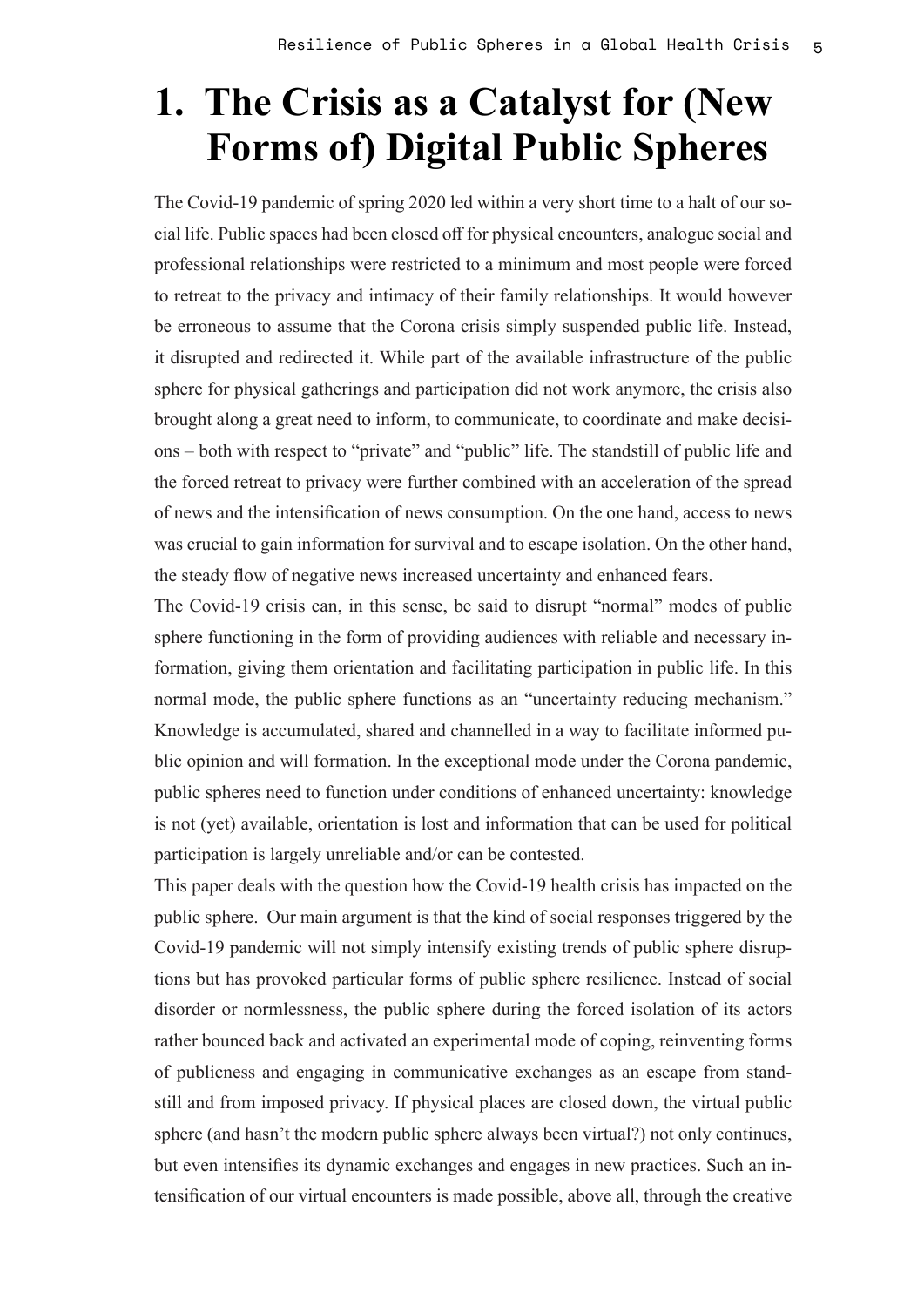use of digital media technologies. Digital spaces become more important in response to both the inaccessibility of shared physical spaces and the overburdening of the traditional news space paired with an abundance of negativity and uncertainty. That is, the "chaos" and breakdown of some infrastructures leads to a rise in experimentation with and use of digital infrastructures in order to cope with emerging problems in the public and private realm.

The potential of digitalisation to foster the resilience of public spheres in response to crisis shall be investigated in this paper. We will discuss three dimensions of the public sphere under the pandemic and pose three interrelated research questions:

*Modes of functioning of the public sphere:* How do public spheres and the relevant actors and publics switch from routine to emergency mode in response to this crisis? How do digital media support or undermine such shifts?

*Resilience:* What is the role of digital spaces during the pandemic? How do digital media meet fundamental needs of users and in the crisis enhance their capacities to survive and/or reduce their uncertainties?

*Resistance:* When and how does resilience become political, i.e. is linked to the contestation of political choices and government? How are resilience practices translated into forms of political action and what is the role of digital media in facilitating this political mobilisation?

We will discuss the switch from routine modes of public debate to experimental modes of public sphere resilience in relation to four cases: political consumerism, neighbourhood solidarity, political mobilisation and news consumption. As we will be able to show, resilience, in all four cases, is triggered as a response to enhanced uncertainty, when routine ways of communication are (temporarily) unavailable and existing capacities of the public sphere to provide knowledge and information and to give orientation become insufficient or even collapse. We will collect evidence for each case of how established routines of communication became disrupted/dysfunctional and how new experimental modes were introduced to respond to the inadequacy of existing public sphere infrastructure. We will further collect examples for the creative use of digital media technologies to maintain public communication and cope with uncertainty. Resilience results from such an individual or collective engagement in public sphere experiments.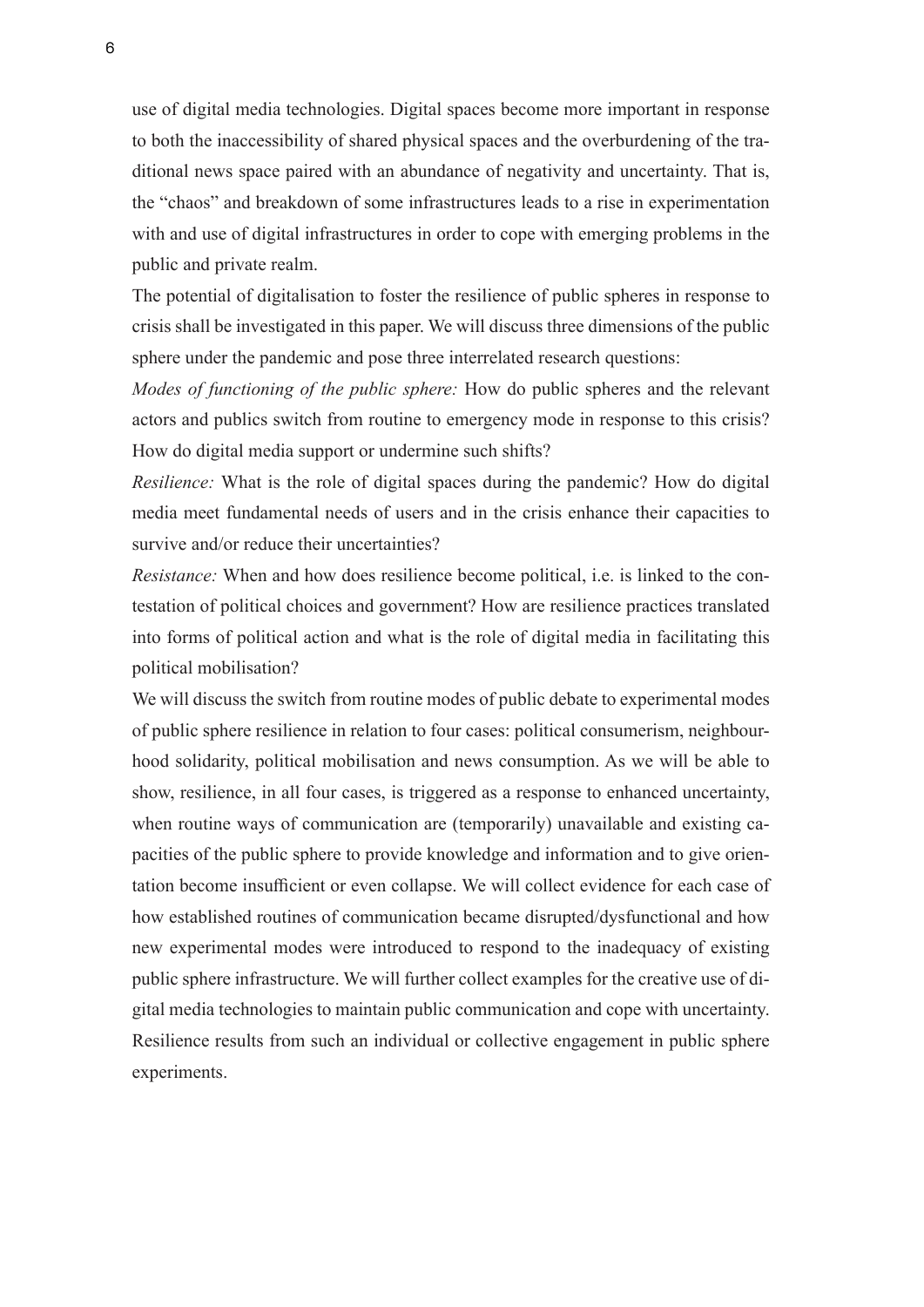# **2. Public Sphere Transformations During the Pandemic**

#### **2.1. Public Spheres vs. Public Space**

Restrictions of access and of activities as they applied during Corona lockdowns, such as those preventing political rallies, are rather high barriers for the unfolding of public sphere dynamics. Urban spaces become a public sphere in the important sense that they allow individuals to leave their private households for public affairs. Such escapes from privateness into publicness are however not simply facilitated by physical movement (leaving the private space and entering the public) but through the use of the media. The lockdown of physical spaces of encounter can therefore leave the core of the modern public sphere, which is not so much a space to assemble, but an open communication system for the unfolding of discourse among anonymous members of the public (Neidhardt 1994), intact. Such a (by default) virtual sphere of communicative exchanges among strangers is not immediately affected by the lockdown of local spaces of encounters. To the contrary, it might be even enhanced. Anonymous exchanges might intensify, if private or semi-private relationships are closed. We are interested here however not so much in the possibilities for a physical escape from private to public but in how the conditions for an escape into publicness were also set by the creative use of digital media. Such creative uses are not simply linked to virtual exchanges protected by the anonymity of mass communication, but often include possibilities for "real encounters" as well as assemblies. The way people "gather" through the use of digital media thus combines all levels of publicness: semi-private encounters, purposefully organised groups, more loosely organised online communities and anonymous mass publics with often floating transitions between the different levels of organisation.

It further needs to be clarified that new public spaces as they might be facilitated through the use of digital media in a situation of societal lockdown are not to be taken as a new public sphere as long as they do not embrace the normative dimension that distinguishes the modern public sphere of democracy. As rightly pointed out by Papacharissi (2002, 11) online exchanges as facilitated in cyberspace provide new public spaces, but do not necessarily open up a new type of public sphere. Necessary elements for understanding digital spaces as public spheres are (1) their structural openness for participation; (2) that the communication enables the (self-)observation of society through transparency, orientation and validation of public discourse; and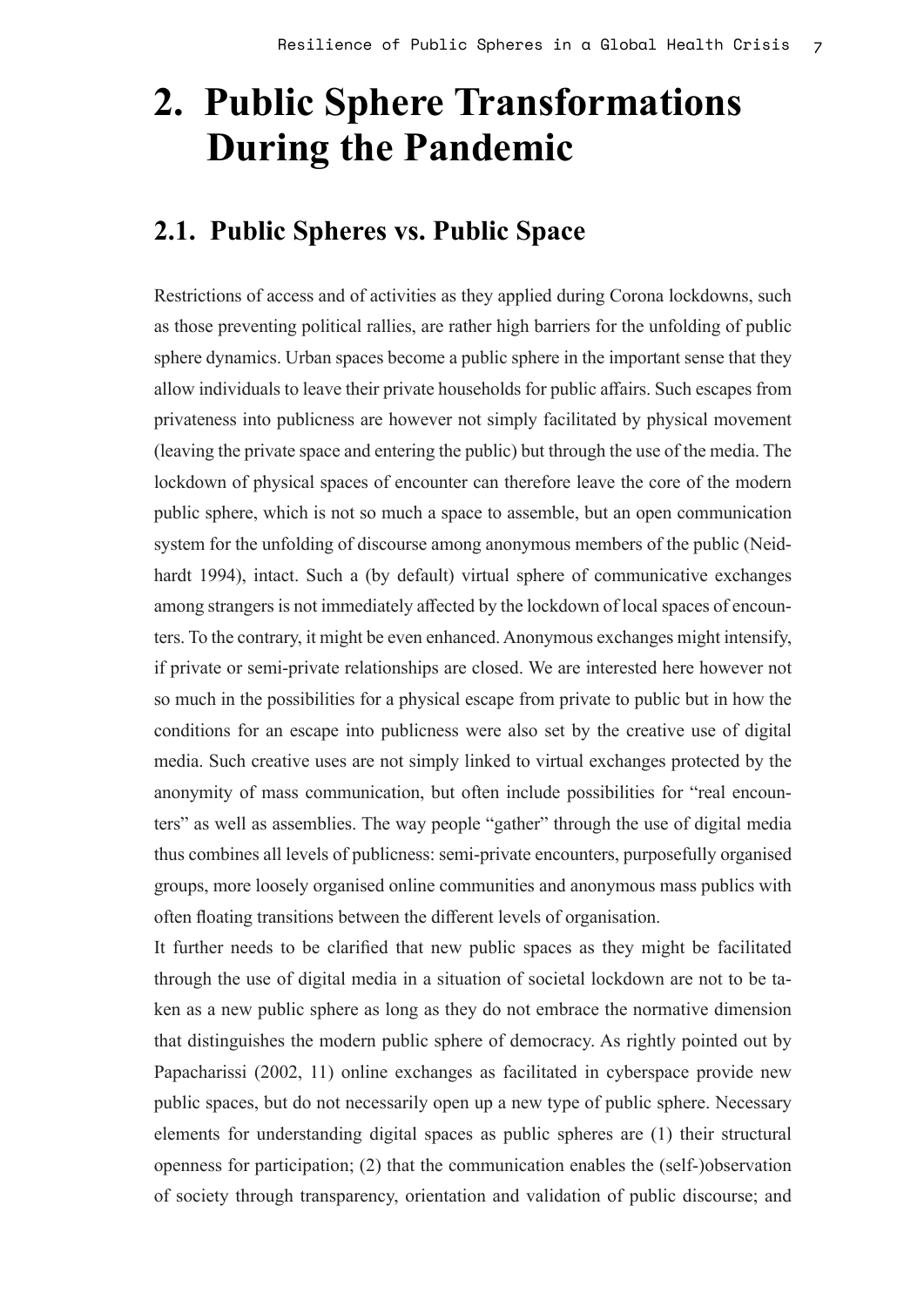(3) that some ideal of democracy is recognised through public debate of equal access, inclusion and self-determination of speakers. The question thus is how during the crisis publicness is sustained and promoted by digital media use and how the ideals of the public sphere are embraced by these practices.

#### **2.2. Resilience**

Resilience in the social sciences has been defined as "bouncing back" of individuals or collectives in a situation of distress or emergency (Birkland 2016; Aguirre 2006). It is an adaptive response to the unexpected effects of disaster or crisis after they have become manifest. As such, it is related to the capacities of organisations, collectives or individuals to face and to master a single or a series of disruptive events (crises) through the use of their own resources.

A strategy of resilience requires reliance on experience with adverse consequences once they occur in order to develop a capacity to learn from the harm and bounce back. Resilience, therefore, requires the accumulation of large amounts of generalizable resources, such as organisational capacity, knowledge, wealth, energy, and communication, that can be used to craft solutions to problems that the people involved did not know would occur. Thus, a strategy of resilience requires much less predictive capacity but much more growth, not only in wealth but also in knowledge (Wildavsky 1988, 77).

To talk of resilience of the public sphere relates to new experimental modes of publicness, reinventing forms and engaging in practices of publicness as an escape from standstill but also from imposed privacy. Within the field of public sphere and civil society, we are particularly interested in the possibility of "citizens' resilience" relating to a broad range of social practices of *coping* with crisis that are developed through private initiatives (though variously linked to state, local government or enterprises). Citizens' resilience is linked to collective practices that are incremental and cannot be planned, strategically employed or steered. As such, resilience needs to be distinguished from *resistance,* which is manifested in the active mobilisation, non-compliance or civil disobedience of particular groups which drive for social change instead of restoration. Social movement scholars therefore typically link resistance to disadvantageous groups (Bieler 2011), while resilience is primarily used by those groups who wish to maintain the status quo or re-establish previous order. We will see, however that citizens' resilience to crisis can comprise both adaptation and contention. Citizens' resilience is also not necessarily reduced to the dimension of "bouncing back" and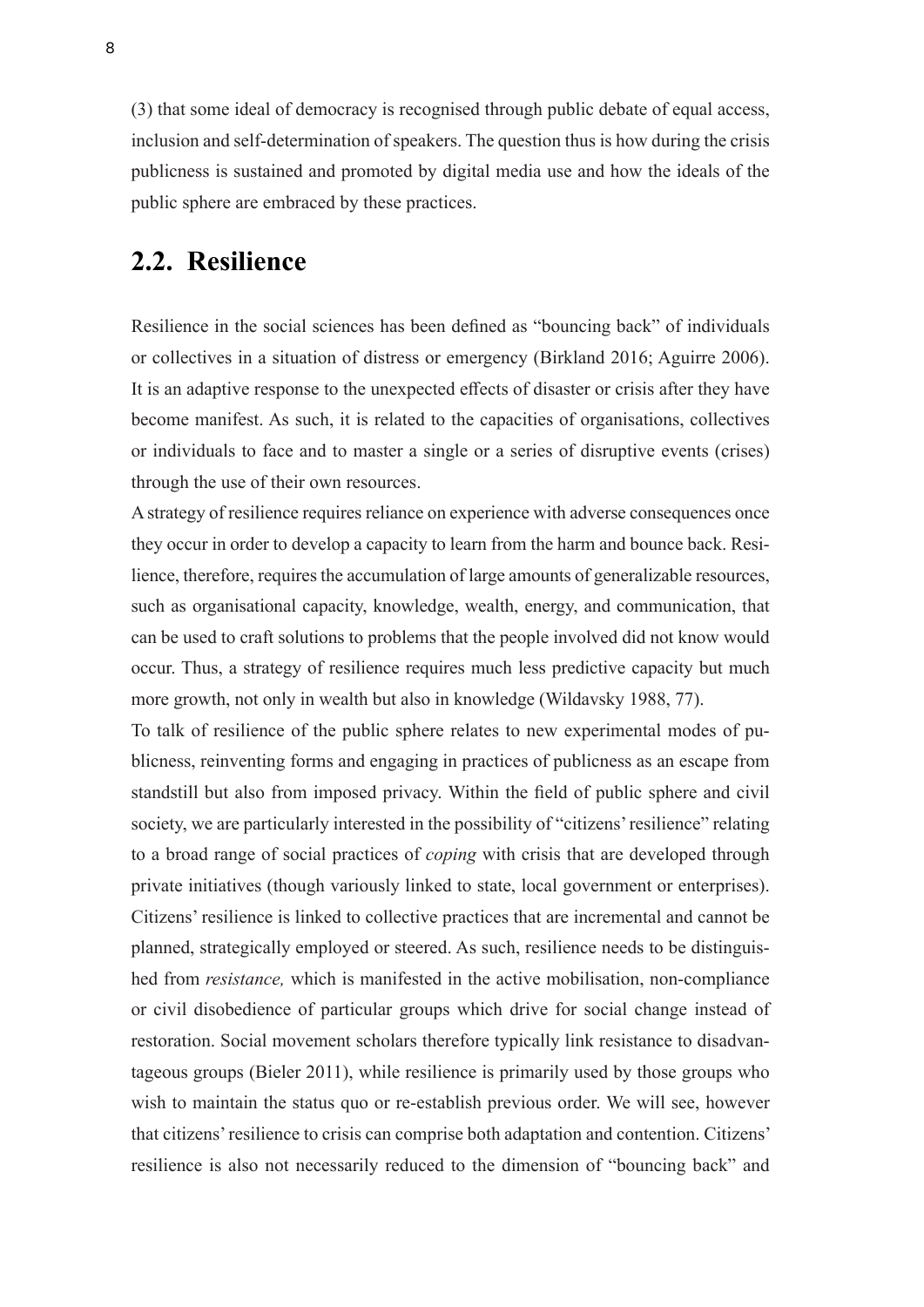re-establishing lost stability, but also opens opportunities for "bouncing forward" and gaining through the development of new skills and capabilities.

Public sphere scholars are typically interested in forms of resistance and contentious politics, and not resilience, which is often considered to be linked to private and non-political activities. Against this, we wish to bring in citizens' resilience as a neglected field of public sphere research. Our argumentation focuses on examples for practices of resilience that are constitutive to public sphere dynamics. Thus, resilience and resistance are not simply antonyms, but can be seen as complementary, e.g. in the local initiatives which combine first aid with a voice for the protection of minorities and vulnerable groups. Thus, we combine our discussion of resilience practices with a consideration of resistance actions, and possible transitions from resilience to resistance. Citizens' resilience can have a political intention but does not need to. This implies that not all forms of resilience developed by citizens necessarily aim at a recovery of the public sphere. Resilience practices can unfold in the private or be restricted to market activities. We would, for instance, expect that many practices of resilience in response to Covid-19 are primarily targeted at recovery of personal well-being or survival in the market. However, experimental modes of publicness often encompass private and public life and bridge economic and political activities. As such, they can also be applied to more explicit forms of contentious action. Resilience here manifests itself in those practices in which collective action does not primarily aim at overcoming pandemic induced negative effects on personal life but responds to the Covid-changed environment and possibilities for mobilisation with adaptation and relocation of pre-existing movements. In terms of more specific modes of resilience, adaptation relates to those forms of activism which were still possible in public spaces, even under the restricted circumstances (for instance, street protests by maintaining distance). Relocation, meanwhile, refers to the transfer of contentious politics to digital public spheres as a response to the crisis-imposed closure of physical space, or to hybrid variants of online and offline mobilisation. It is paramount to differentiate those forms of resilience in response to the inaccessibility of public spheres as such from forms of resistance in response to the crisis and its management.

#### **2.3. Digital Affordances**

The health crisis has been another push factor of digitalisation at a global scale and in almost every aspects of our lives. Thus, with the availability and the affordances of digital information and platform technology, social media communication platforms and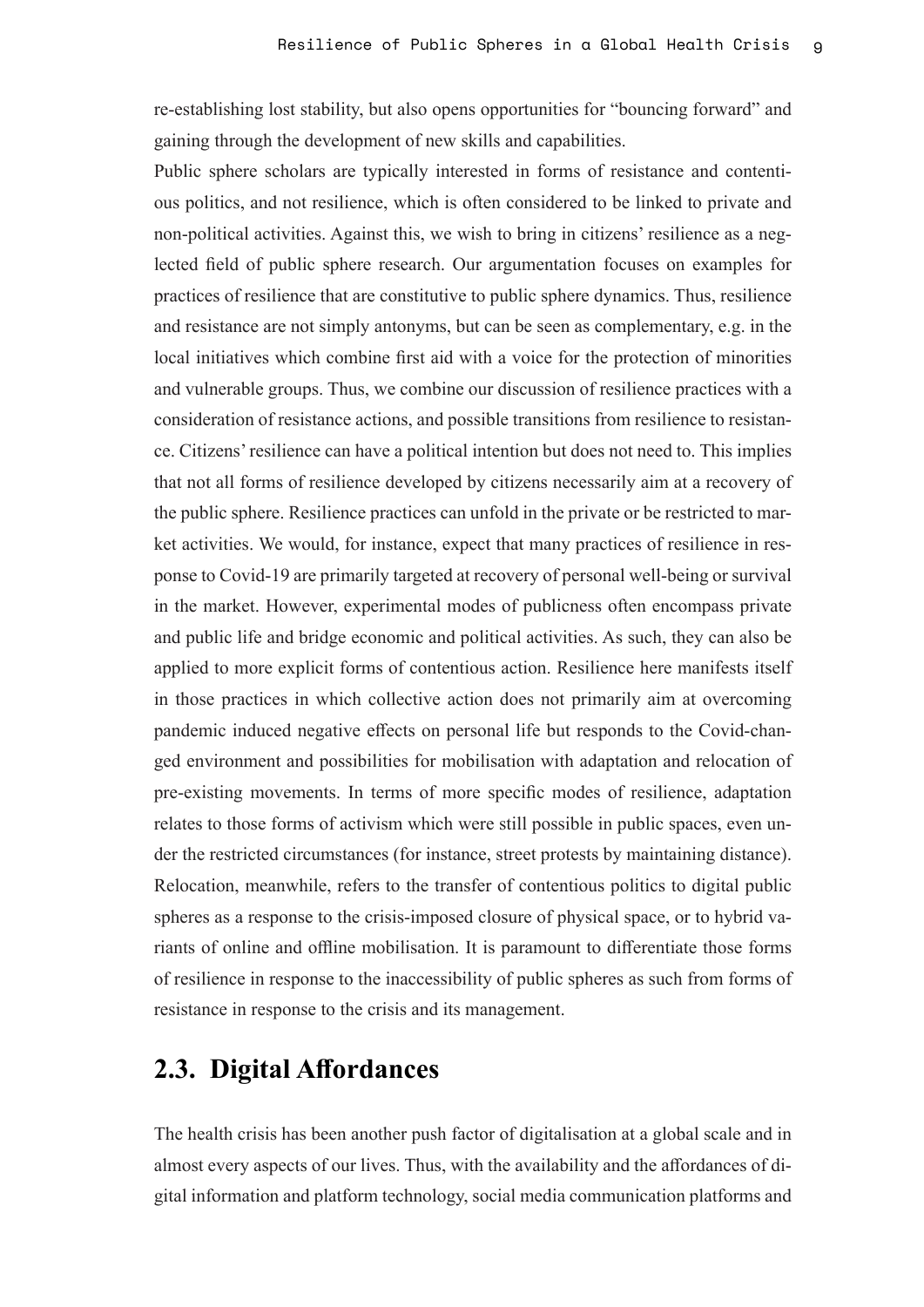microblogging, the smartification of everyday life, the penetration of artificial intelligence and deep learning solutions in connection with network technology, the global health crisis has triggered a boost of technological change at a degree never seen before. Thus, neither the technological change nor the social consequences of the health crisis can be assessed without relating them to the affordances of digitalisation.

Digital affordances facilitate a new form of publicness in response to the global health crisis, which consists in mutual observation and comparison of societies across the globe. This encompasses comparison of the development (or the neglect thereof) of digital affordances and solutions. Countries which have been lagging behind in the development of their digital infrastructure are suddenly confronted with their deficits of technological advancement. Holding up a mirror in Europe, comparisons with countries in South East Asia such as China or South Korea demonstrate that European countries have a lot to catch up. At the same time the social, political and economic structures are operating differently in Europe and require different solutions. The rapid information flows which were enabled by digital media and platforms also triggered processes of mutual observation between countries or between different regions within a country. The standstill and restrictions to fundamental rights of movement or freedom of assembly have been legitimised by pointing at the pictures and policies of other countries. Such an enhancement of publicness through mutual observation can be seen as a response to the fact that the pandemic affected regions and local communities differently, as some regions turned into hotspots while others remained less affected.

The global health crisis pushed digitalisation into various areas of the life world and enhanced technological change in sectors that were previously dominated by assembly publics. With the lockdown and the closing of kindergartens, schools and institutions of higher education, the access and availability of digital media have suddenly become essential tools of social exchange in civil society as well as in family and business. The shutdown of production and service industries provoked people's lockdown in their homes, meaning their work could only be upheld through personal computers, digital equipment and security software. As shops and public services closed down, digital devices, smartphone apps and computers kept the service industry alive and boosted e-business and shopping. With social distancing and restrictive rules of staying home, social media and platforms of meeting, blogging and messaging (such as WhatsApp, Instagram, Facebook and Twitter and many more) provided the most basic functions of communication and social relations between families, friends and neighbours. The same devices were used by governments to inform their people about the state of the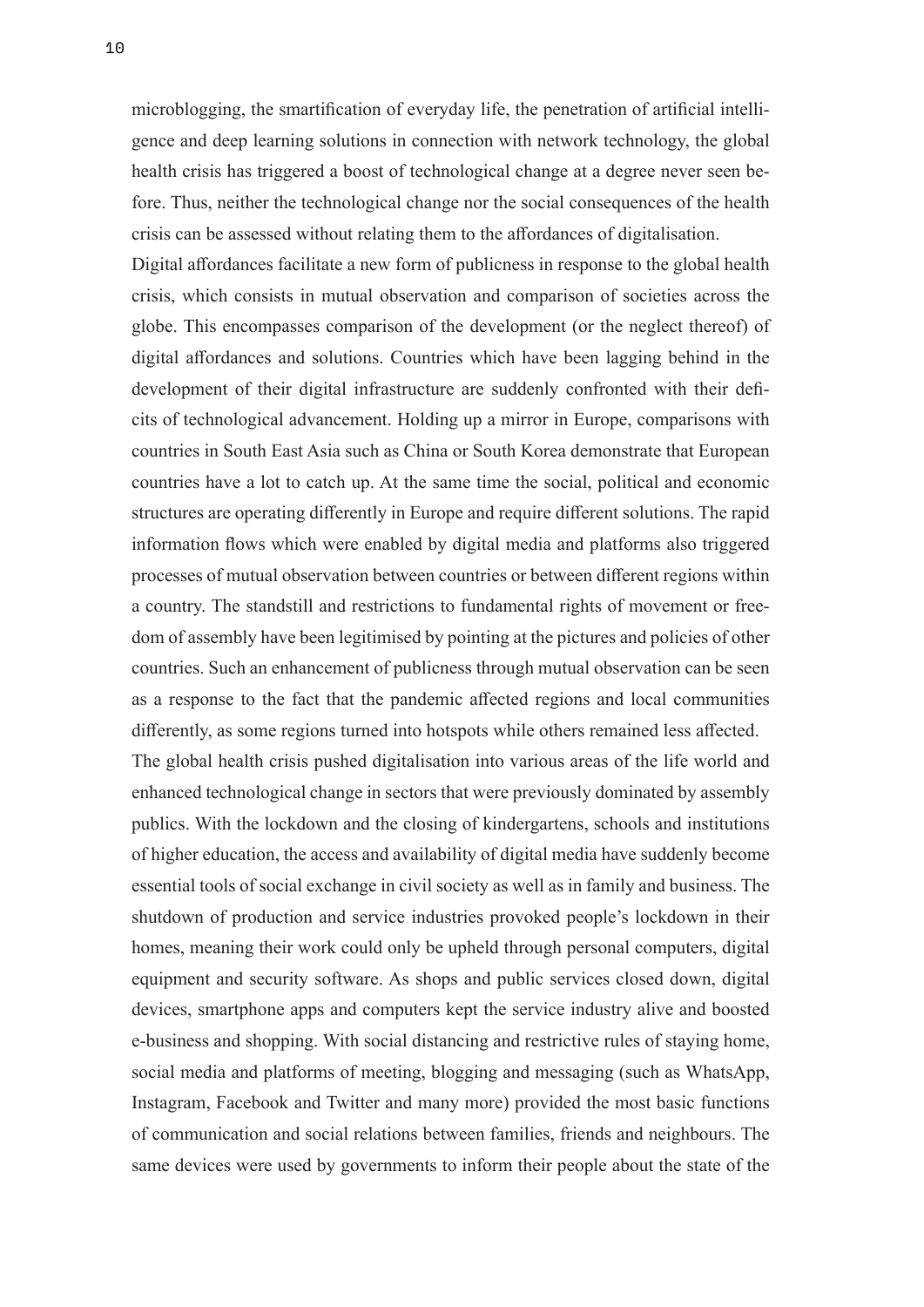crisis on a daily basis. During the health crisis, digitalisation was the backbone for upholding the most fundamental functioning of politics, culture and society.

The social consequences of digitalisation in the Covid-19 pandemic must not be interpreted in a deterministic way but need to be understood in how they reciprocate with their users. The appropriation of digital affordances eventually provoked contradictory developments and pointed to tensions in coping with the social and political consequences of the crisis. On the one hand, digitalisation unleashed enormous potentials of innovation (e.g. the Corona Dashboard of Avi Schiffmann) as the crisis came with an enormous need for information and for coping with essential threats of health and wellbeing (on the individual and societal level). Creativity went into the invention of new applications which were possible through the harvesting of (health) data. On the other hand, the example of China showed digital tools to cope with the situation include surveillance, political control and further restrictions of individual freedom and rights. It is in this tension between innovation and control that public space and eventually public sphere evolves and provokes practices of resilience and resistance that are acted out with digital media.

We will discuss the practices of resilience and the use of digital affordances as they relate to changes in the public sphere in three different sectors of society, namely the economy, civil society and the media. Moreover, we believe that the dynamics of resilience as a response to the crisis might be best observed in local spaces and neighbourhoods. In cities like Berlin for instance, the local neighbourhood in the urban centre with all its social functions is called a "Kiez". The Kiez denotes a particular milieu which includes a lifestyle that is informal, creative and open since it lives through the interaction of an established neighbourhood with strangers such as visitors or tourists (Till 2005). Most importantly, the Kiez already builds on informal networks that link to other (local and global) spaces and thus invites translocal encounters.

The case of the Kiez demonstrates that resilience should be treated as a reaction to the experience of closure of a space that is meant to be principally open. The local neighbourhood is the last resort when larger societal spaces (for instance, spaces of work, of trade or of travel) have become inaccessible. Even a visit in another neighbourhood has to be justified, and remote places for travel are out of reach. Freedom of movement is indeed factually restricted to the local neighbourhood. At the same time the pandemic disrupts the relationship between the "space of places" (physical, local, territorialised) and the "space of flows" (digital, global, networked) which characterises modern urban life (Castells 2005). The space of places had already been undergoing a process of fragmentation, disconnecting physically proximate urban locales from one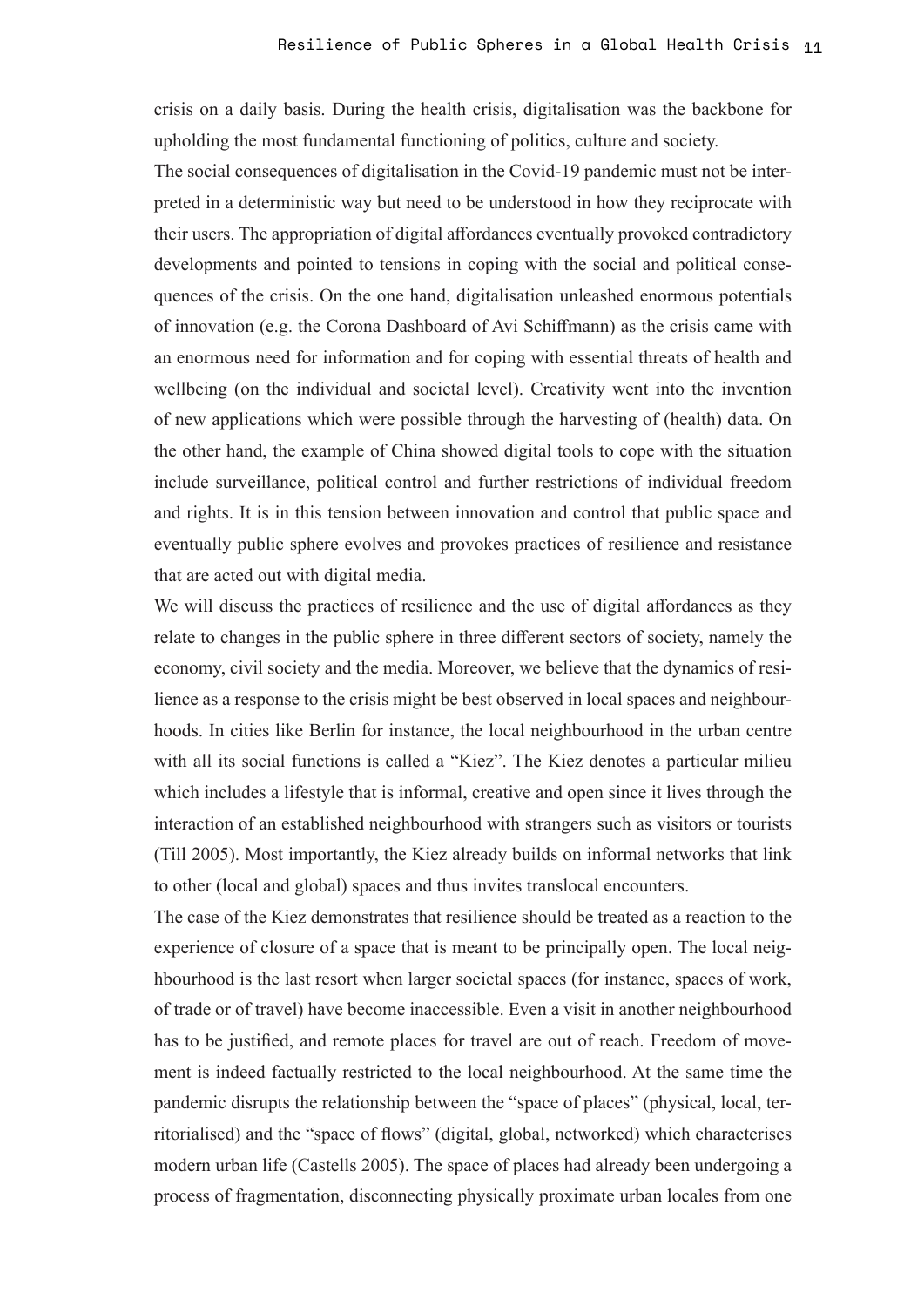another, and yet pandemic restrictions intensify this process of fragmentation by making travel outside the neighbourhood unit impossible in most cases. Meanwhile (as we have argued with respect to digital affordances already) simultaneous restrictions across the world forcing people to stay at home drive global increases in digital communication uses, and therefore an intensification of the space of flows as networked and deterritorialised. Finally, the routinised ways in which the space of flows is "folded into" (Castells 2005, 51) the space of places is again disrupted by new barriers to the use of public areas.

## **3. Practices of Resilience**

The ways digitalisation can support resilience through the activation of experimental modes of publicness varies widely depending on different needs to be satisfied in different areas of life. In the following, we select four areas where experimental modes of publicness develop in response to the enhanced uncertainty of the pandemic: political consumerism, neighbourhood solidarity, political mobilisation, and news consumption. In these areas we identify opportunities for citizens to maintain access to some version of public life in the crisis. And we observe shared practices of experimental coping using the potentials of digitalisation.

### **3.1. Digital Communication and Political Consumerism**

At the same time as citizens experienced the closure of many public spaces, the crisis politicised economic life. Governments regulated businesses in extraordinary ways to achieve public health outcomes, causing precipitous drops in overall consumption. The consequences of these interventions, such as job losses and economic recession, also became the focus of intense public discussion. For our argument, however, we are more interested in how citizen participation in economic life during the pandemic was politicised in new and creative ways.

Even before the pandemic, political consumerism was one of the most common forms of political participation in many countries, enabling citizens to achieve political goals through consumer choices (Micheletti, Follesdal, and Stolle 2003). Research has distinguished between different varieties of political consumerism, and in particular between punishment-oriented boycotts and reward-oriented "buycotts," which have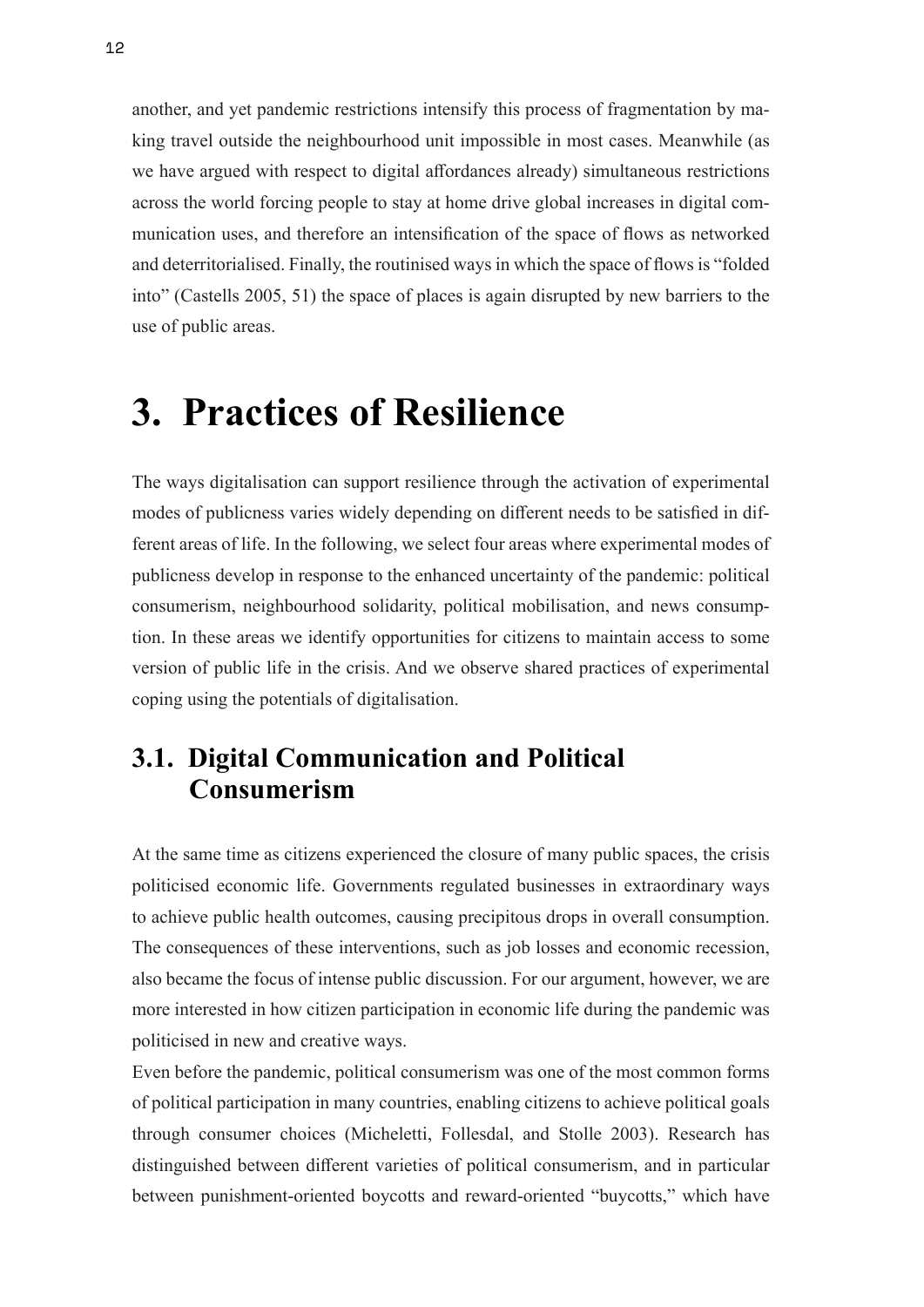different strategic goals, normative orientations (Copeland 2014) and patterns of information consumption (Kelm and Dohle 2018). Varieties of political consumerism have already been related to broader strategies of resistance and resilience, such as the Greek responses to austerity (Lekakis 2017).

In the pandemic, there were plentiful grievances against corporate actors which acted as potential catalysts for resistance. For example, while a large majority of the US public believed companies should provide 14 days of paid sick leave, less than a third of the country's largest companies made such policy changes during the initial months of the crisis.<sup>1</sup> Yet the possibilities to stage resistance through boycotts faced new barriers. Primarily, uncertainty about the future of the economy made the calculation of punishment by consumers difficult. After all, when and how should citizens ostracise businesses in individual cases, when their governments were spending public money to prevent the failure of businesses in general? During the height of the pandemic, then, political consumption as resistance was to some degree suspended. One UK newspaper even explicitly referenced the deferral of this resistance with a list of "[t] he companies people are vowing to boycott after the coronavirus pandemic is over."2 During the height of the crisis political consumerism moved away from boycott and shifted its focus towards resilience and survival. This change had a material component - i.e. individuals changing their purchasing decisions - but more important here is its discursive component, where digital communications enable opinion formation about market practices.

The radical reduction in consumption prompted greater debate about consumption itself - what Stolle and Micheletti (2013) refer to as lifestyle political consumerism. News organisations reported on drastic improvements of air quality in major cities, and a Twitter post appearing to show swans returning to the unusually clear canals in Venice received almost one million likes, and helped to drive a (frequently ironic) viral meme trend around the phrase 'Nature is healing. We are the virus.' In part, then, resilience during the crisis involved a mode of experimental withdrawal from economic life: since people were being forced to limit their usual patterns of consumption anyway, they began imagining the potentialities of this kind of withdrawal in social and environmental terms.

<sup>1</sup> [https://justcapital.com/reports/survey-what-americans-want-from-corporate-america-during-the-re](https://justcapital.com/reports/survey-what-americans-want-from-corporate-america-during-the-response-reopening-and-reset-phases-of-the-coronavirus-crisis/)[sponse-reopening-and-reset-phases-of-the-coronavirus-crisis/](https://justcapital.com/reports/survey-what-americans-want-from-corporate-america-during-the-response-reopening-and-reset-phases-of-the-coronavirus-crisis/)

<sup>2</sup> [https://metro.co.uk/2020/03/26/companies-people-vowing-boycott-coronavirus-pandem](https://metro.co.uk/2020/03/26/companies-people-vowing-boycott-coronavirus-pandemic-12460345/)[ic-12460345/](https://metro.co.uk/2020/03/26/companies-people-vowing-boycott-coronavirus-pandemic-12460345/)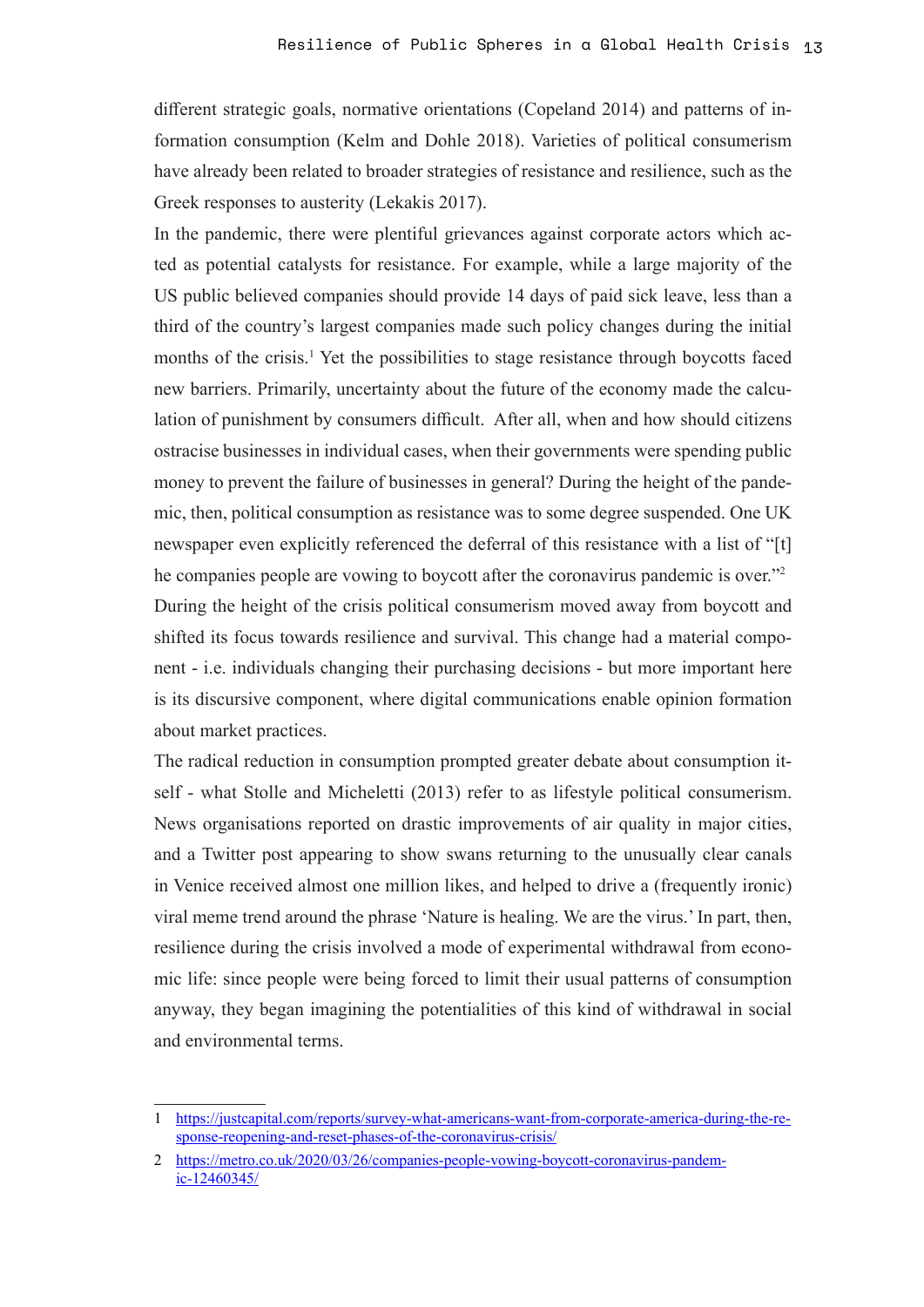When citizens did engage in active consumption, other forms of resilience were enabled through the adaptation of practices to the changed environment. In particular, local and small businesses gained new salience as the target of buycotts in direct response to threats to their survival, enabled by digital platforms such as Twitter hashtags specific to particular cities and regions. Platforms themselves adapted to increasing demand for this form of discursive political consumerism, such as the new Instagram sticker "Support Small Business" which then created an additional story comprised of all posts using the sticker across the user's followed accounts. Instagram suggesting at the time that these kinds of digital affordances could be used to adapt to the loss in local public space, saying "many stores remain closed and social media serves as an online Main Street".3

In other cases, resilience can be observed in the relocation of political consumerism to newly created digital spaces, often through bottom-up initiatives responding directly to the heightened risk. One example of this kind of bottom-up initiative is the website "Support Local or Else" (SLoE), which was created by local business owners in the US city of Charlotte, North Carolina. The SLoE website offers itself as an online directory where small businesses can advertise concrete ways for individuals to support them, such as buying gift cards to redeem after the pandemic restrictions are lifted. Importantly, the concrete buycotting acts are situated within a wider ranging discourse politicising the intersection between markets and urban life: the homepage states, "small businesses empower the creativity, passion and community that make our city thrive" and calls on people to "Do your part. Support local." In this way small businesses which are usually connected by shared locality are instead relocated to newly created digital spaces, which cohere around the political significance of markets for urban life. It remains to be seen whether these kinds of initiatives exist only as short-term symbolic reactions to the pandemic, or if they hold the potential for more substantial transformations in consumerism. There are early indications, however, that experiments with resilience can support wider ranging action into the future. For example, the SLoE website initially focused solely on small businesses affected by the health crisis. After the murder of George Floyd by police officers in the US and the subsequent protests around racial injustice, the SLoE website then added a directory for Black-owned businesses. We can observe a discourse of political consumerism which began with a narrow focus on survival in response to the crisis, and yet naturally accommodated a more expansive politicisation of economic life as the crisis developed.

<sup>3</sup> [https://www.facebook.com/business/news/helping-people-and-businesses-find-their-online-main](https://www.facebook.com/business/news/helping-people-and-businesses-find-their-online-main-street)[street](https://www.facebook.com/business/news/helping-people-and-businesses-find-their-online-main-street)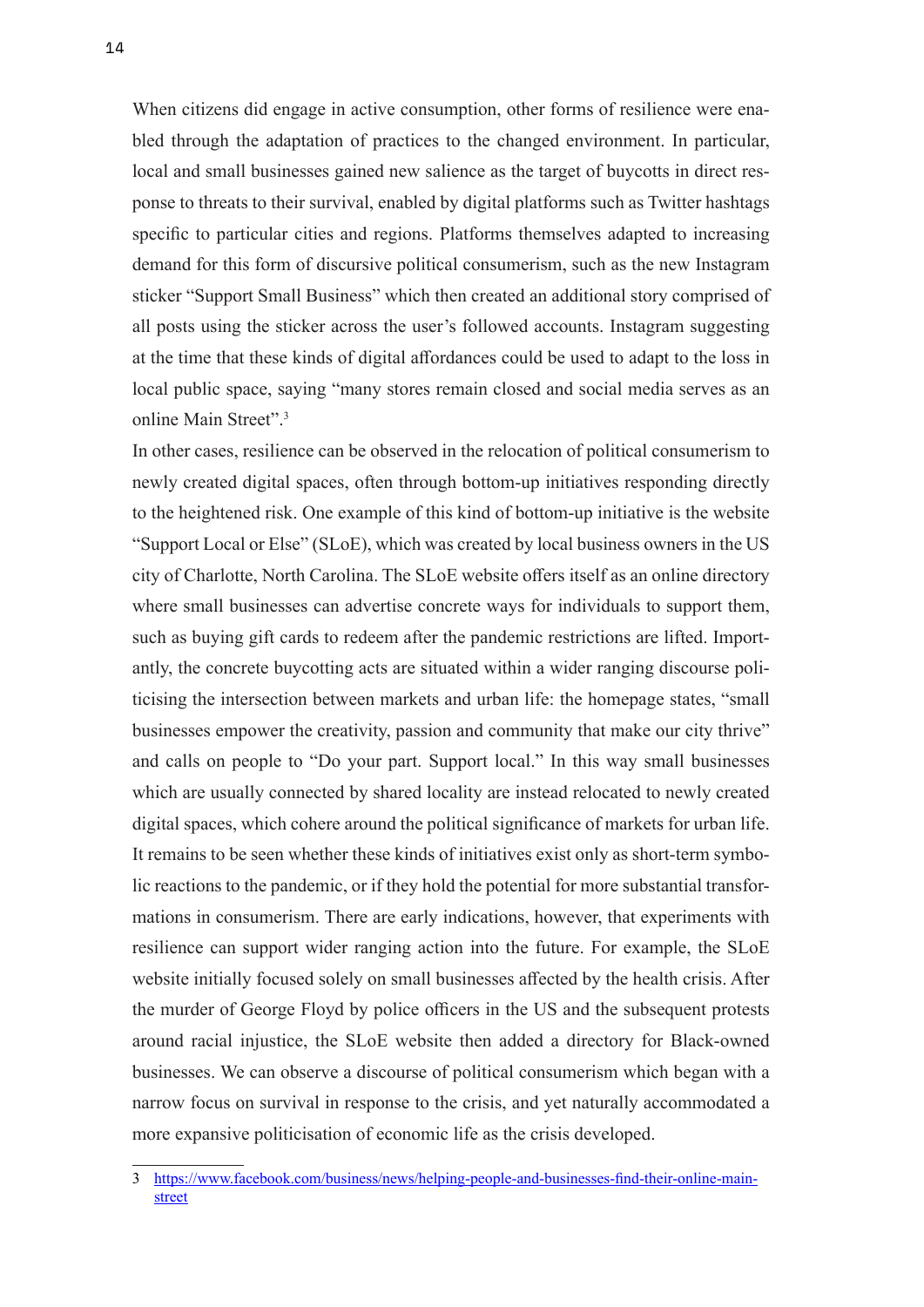#### **3.2. Resilience as Acts of Solidarity**

The closure of offline spaces during the first weeks of the Covid pandemic created a need for solidarity with vulnerable groups, which were exposed to the high risks of health, social isolation or economic loss. At the same time, the inaccessibility of offline spaces became an obstacle for the mobilisation of solidarity action. Solidarity became one of the buzzwords in the Covid pandemic, yet, while solidarity traditionally implies a move to overcome social distance, its new meaning was associated with "social distancing". This required the need to redefine and reinvent solidarity in online digital spaces. We can observe new modes of digital resilience being practised to mitigate the effects of the crisis, either through *adaptation* of existing practises, such as seen in the intensification in the use of existing digital platforms, or through the *relocation* of action to digital space, such as exemplified by the creation of new digital spaces for crisis-related needs. Digital resilience can also involve forms of *politicisation* when spaces beforehand used for private exchanges become more strongly related to forms of public claims-making and contestation about solidarity as a shared concern that requires common efforts among society at large.

One example of how such an intensification in platform use goes hand in hand with the politicisation of solidarity is *[Nebenan.de.](http://Nebenan.de)* Solidarity and neighbourly help in local areas have long been promoted through digital platforms that contribute to exchange (and maybe sometimes encounter publics) in physical space by enabling meetings in digital space. The platform, which started in 2015 in Germany and exists now also in France, Spain, and Italy, is a digital meeting place at the local level (with 1.4 million users in Germany) and connects primarily individuals (but also businesses and organisations) in a local neighbourhood. Members of a local community can get in contact with their neighbours via posting publicly, in sub-forums and groups, or by messaging other members individually. Before the Corona pandemic the platform was primarily a digital *space* of encounter, mutual support and private exchange, such as helping each other out through lending items.

With the Corona pandemic and the inaccessibility of public space we see an intensification in platform use that goes hand in hand with its politicization. Members on the platform and the platforms' operators called for action to support the local neighbourhood. Neighbourhood concerns were thus exported and claimed to be "shared concerns" to be dealt with collectively. Neighbourhood solidarity against Corona became a public issue. This relates to individual support – people in search for help related to the pandemic could fill out a help request form – but also to organisations such as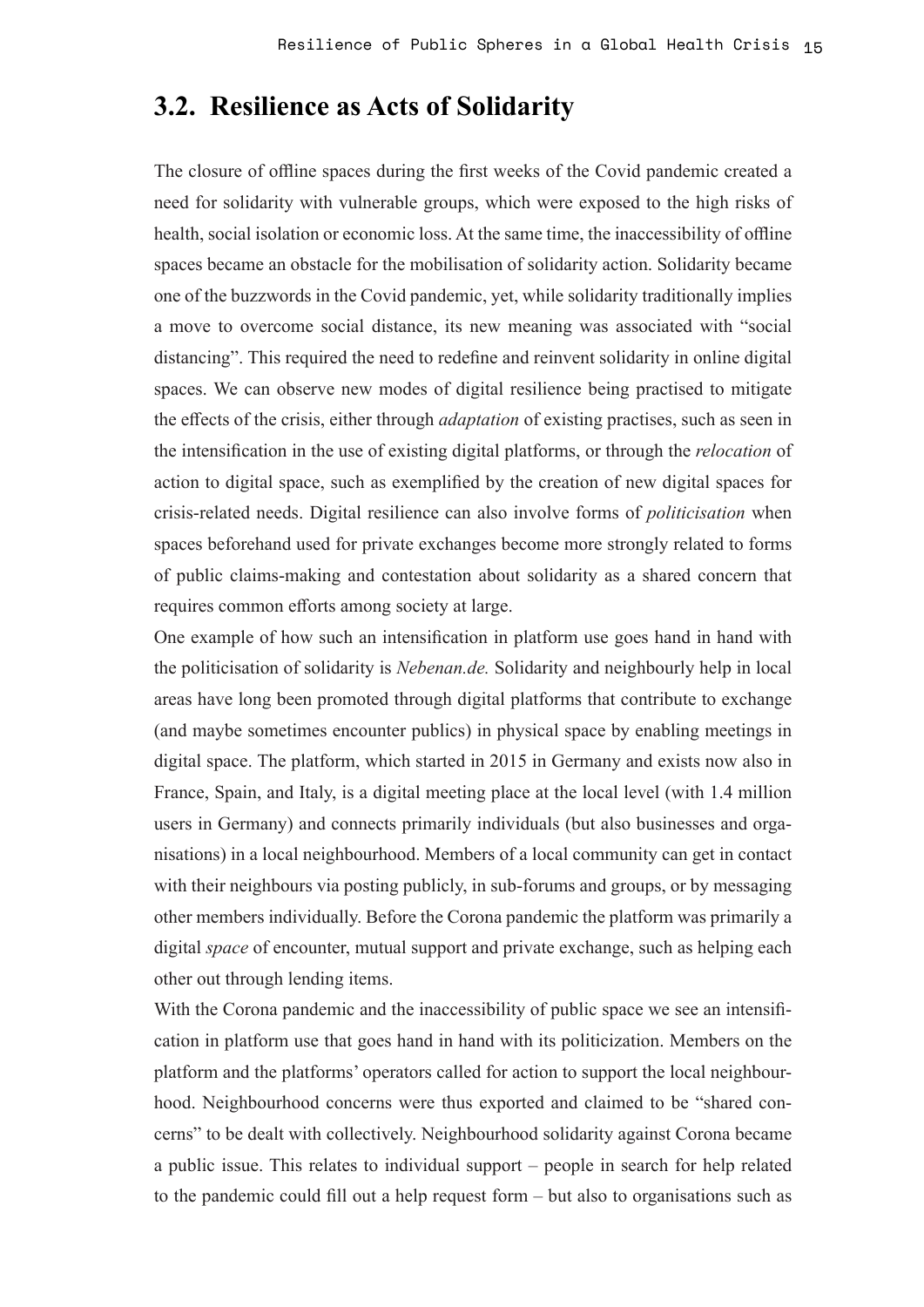local businesses. The platform initiated an appeal for donations via *[Kaufnebenan.de](http://Kaufnebenan.de)*, where one can donate or buy a voucher for small businesses of one's own choice to support them in Corona times. This is an example of resilience of local publics who reappropriate an existing digital space in a more intense, more political, and less private form. At the same time, the platform connects back to offline communication as it established a phone hotline to be accessible for those most vulnerable who are not able to connect digitally during the pandemic. Thus, the turn to digital affordances in the immediate first phase of the pandemic is supplemented by offline communication, as digital communication can fall short of being inclusionary.

One example of relocation of action to the digital space is the platform *Unitedwestream.berlin*, a newly created public space that extends beyond the local. It has been initiated by a diverse set of actors (Club Commission, Reclaim Club Culture, Berlin Worx, in cooperation with rbb and ARTE concert) in March 2020 to help venues and artists affected by the lockdown. The platform streams a range of events such as music, discussion rounds and lectures, taking place in Berlin venues as well as in other cities such as Munich, Hamburg, Stuttgart, Vienna and Leipzig. The offers are free and accessible for everyone, but users are asked to donate to a rescue fund for event locations and for political purposes (Zivile Seenotrettung). While cultural spaces in general pertain more to private life, recreation and fun, they oftentimes also stand for the linkage between private concerns and the public matters. With the closure of those spaces, acts of solidarity evolved, which go beyond pure monetary support. Instead the question is addressed in which society – with which cultural institutions and offers – people would like to live in the future. Thus, caring for the survival of a cultural environment in the crisis becomes an act of civic intervention and the digital spaces created to support these actions fulfil a political function. However, it is uncertain to what extent those acts of resilience are sustainable in the medium and long run.

### **3.3. Resilience and Resistance through Political Mobilisation**

During the Covid pandemic the transition from (local) resilience to resistance goes hand in hand with the politicisation of public spaces. Public assemblies and street mobilisation for rallies, protests, and mass demonstrations belong to fundamental human rights and are prime examples how offline public spheres enable political participation and collective public opinion formation. The recent decade saw mass movements and demonstrations in many parts of the world, ranging from the transnational student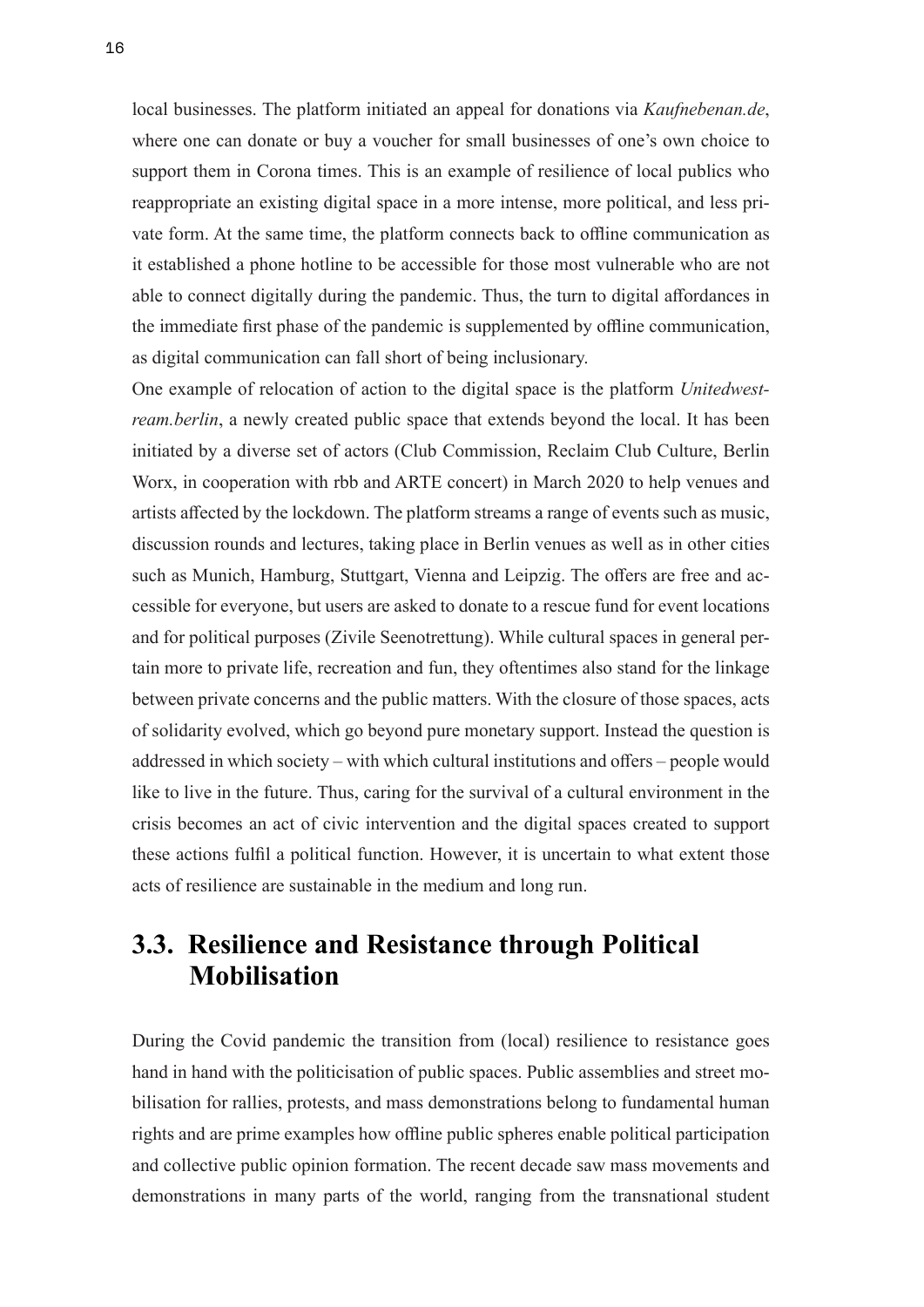movement Fridays for Future to fight against climate change (Wahlström et al. 2019), demonstrations against EU migration policies (Seebrücke) in European countries, or massive pro-democracy protests in Hong Kong. Although online social media provided an important information and coordination channel for all those collective actions, their main venue were the streets and physical places across the globe. All those mobilisations and public assemblies have come to an abrupt halt, with governments imposing legal mechanisms to slow down the pandemic's spread, including total prohibition of public assembling in the first acute phase of the crisis. Restrictions of the right to assemble in the subsequent phase were enforced by requirements of practicing physical distancing. Routines of mobilisation were not only disrupted by the strict limitations to mobilise on the streets and reduced opportunities to do so by, for example, face-to-face encounters (della Porta 2020). They were also held back by uncertainty, and concern about what the pandemic would mean for individual life and how opposing regulatory measures would put ones own health at risk. In this respect, the first acute phase of the crisis can be described as external shock, which seems to have almost completely stopped mobilisations at a first – short – point in time. Protest activities dramatically decreased across the world.<sup>4</sup> Nevertheless, after the immediate shock, experimental modes emerged which (1) respond to the crisis of the public sphere resulting from the imposed crisis regulations (blocked public spaces), and (2) react and oppose against the Corona pandemic narrative, framing and political actions as such. In the following two sections we discuss these two modes in terms of resilience and resistance.

*(1) Resilience through adaptation of practises and relocation to digital public spheres* We can speak of resilience in those instances in which collective action does not target the pandemic issue as such, but responds to the Covid-changed environment and possibilities for mobilisation with adaptation of practices and relocation of pre-existing movements in space.

The pandemic has fostered the creative adaptation of those forms of activism which were less frequently used so far, and which ensured safety for the participants, such as car caravans or poster displaying actions on balconies. But action has primarily been relocated to digital public spheres or to hybrid variants of online and offline mobilisation. This relocation reacts to the closure of physical space in an innovative and experimental way. For example, the Fridays for Future movement which had used their website and social media channels before the crisis primarily for mobilisation and

<sup>4</sup> <https://www.usip.org/publications/2020/03/nonviolent-action-time-coronavirus>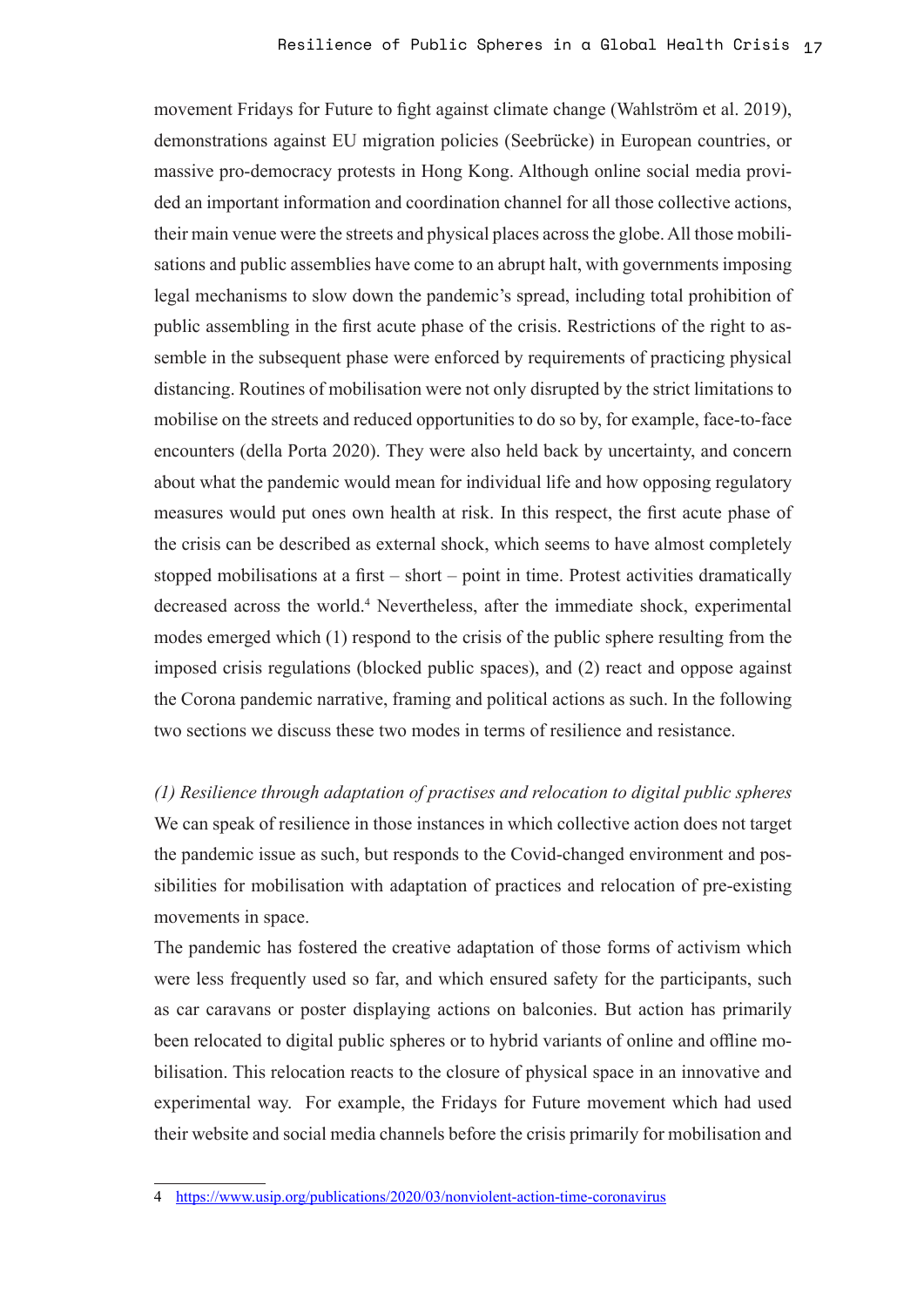information, relocated their demonstrations almost entirely online. Live-streamingevents were the main sphere of public action in the first strict period of the pandemic. Those digital spaces were accompanied by innovative forms of action, such as using the physical space around participants' home including their balcony, windows or their workplaces to locate signs or banners calling for climate change, or art actions and poster campaigns in front of relevant public buildings. These examples can be continued with regard to a number of protest movements that existed before the Corona pandemic, such as the international Seebrücke movement which fights for a different approach in Europe's migration policy, and which moved their actions as of the end of March 2020 to an interactive online demonstration.

As restrictions of access to public spaces are relaxed in the second phase of the pandemic, further experimentation is evident in the return to protests in physical space. Some physical protests have maintained social distancing between participants, creating striking visual images of evenly spaced grids of protesters. While this is certainly more logistically complex, it is also for that reason a novel way to stage at least three elements of what Tilly (2004) would term "WUNC displays" - showcasing the worthiness, unity and commitment of protesters.

In general, we observe that mobilisation in this later phase swings back from reliance on digital space to hybrid forms and increased relevance of public locations. Online demonstrations require considerable technical and financial effort of the organizers and might face difficulties and challenges in achieving large public attention. Thus, the public space gets reclaimed and action repertoires adapted as soon as Covid measures allow.

*(2) Resistance against the Corona pandemic narrative, framing and political actions* A second type of action spurred by the crisis is resistance against the pandemic narrative and the actions imposed to fight the disease by governments across the world. Uncertainty is high in the Corona pandemic, reliable knowledge regarding best measures and their effects still being developed, and hard measures interfere strongly with individual fundamental rights. Resistance against governmental actions seems to have evolved only to a limited extent in the first acute phase of the crisis, but it has been increasing since the first shock was overcome. Governments across the globe in this second phase have to face demonstrations against lockdown measures and the crisis narrative as such.<sup>5</sup> Given the continued uncertainty, rumours and conspiracy theories are proliferating (Shahsavari et al. 2020; Cinelli et al. 2020) and pose significant thre-

<sup>5</sup> <https://acleddata.com/analysis/covid-19-disorder-tracker/#1585775314361-2ee40e97-5aec>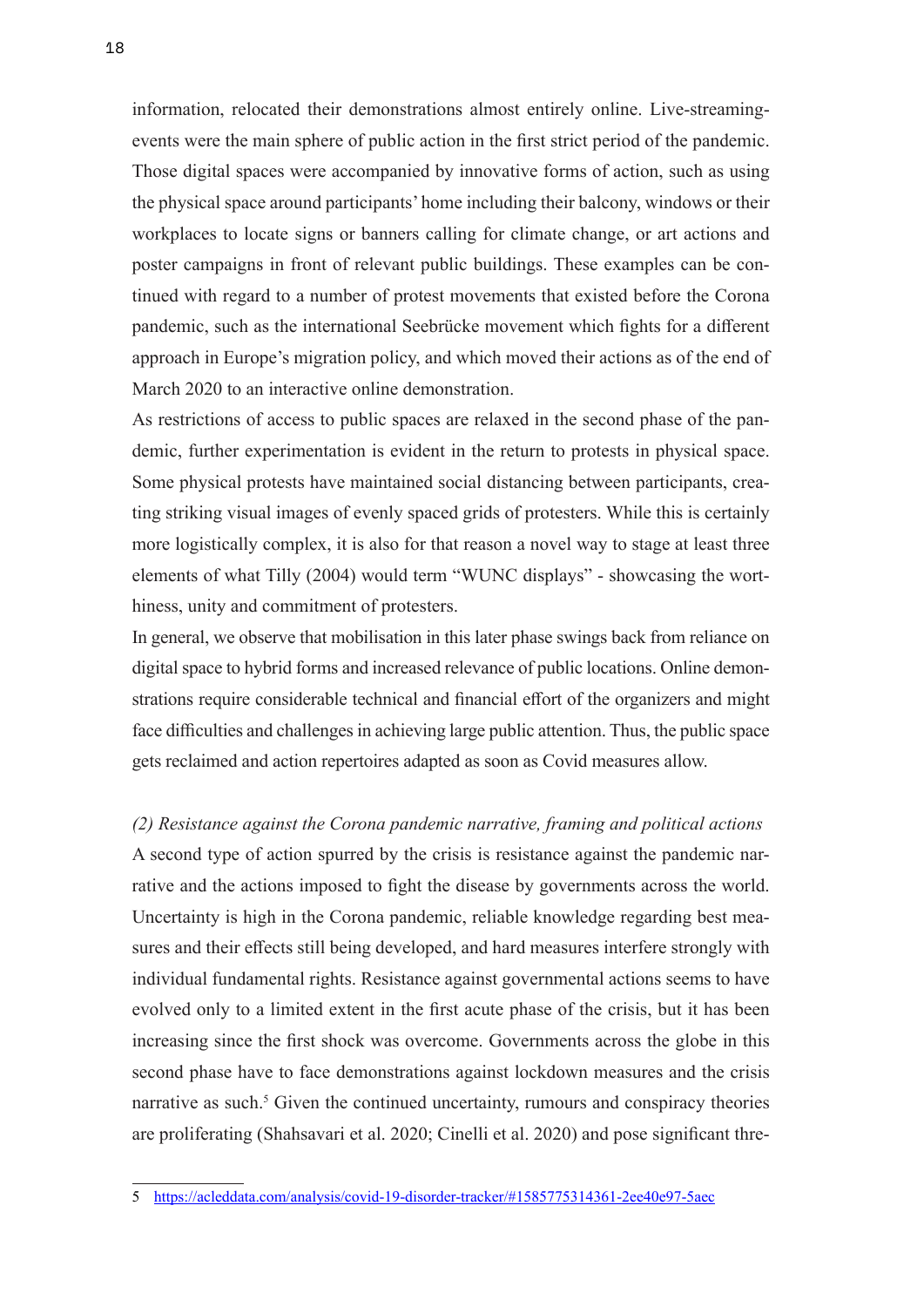ats to democratic institutions such as a free press but also to individual lives. Those acts of resistance, likewise, combine virtual protest with offline action forms which are adapted to the still restricted situation in innovative ways.

#### **3.4. The Pandemic News Sphere**

A global pandemic also creates a global space for the manufacture of news, its, diffusion and consumption. The public sphere during the first stage of the pandemic has been a single issue public which focussed on Covid-19 almost entirely. Bad news in a situation of forced social isolation created undoubtedly unprecedented levels of distress at the individual level. What type of resilience can we expect with regard to emerging patterns of news consumption?

The first possibility is that enhanced news consumption during the pandemic would enable people to build resilience capacities. In facing the new uncertainty and risks of the pandemic, individuals are dependent on information and will, consequently, actively seek news. According to the "uses and gratification" paradigm news is accessed to decrease uncertainty, find orientation and give advice in situations that are experienced as stressful (Blumler and Katz 1974). Many news organisations have therefore increased efforts to provide reliable information and quality news that focus on explanation and advice. They satisfy the essential needs of individuals who are left alone (and often in isolation) with the pandemic and answer their questions about how to behave to remain healthy and to reduce risks. Furthermore, the immersion in the world of news can offer security in the form of community bonds, affiliation and shared destiny that are communicated through messages like "we are all sitting in the same boat". This is important for conveying some sense of solidarity that resources will be shared, and that crisis will be mastered by holding together as a community.

Secondly, the principled ambivalence of news consumption needs to be acknowledged, which can help as well as hurt. We could expect therefore that withdrawal from news also manifests itself as a form of resilience. In many circumstances, news do not simply reduce uncertainty, they rather increase anxiety. The abundance of news, which in addition is monothematic and negative can create unprecedented levels of distress at the individual and collective level. Also, by watching news content, we will find that uncertainty is not necessarily reduced but also reintroduced because available knowledge proves insufficient, experts often contradict each other, and governmental decisi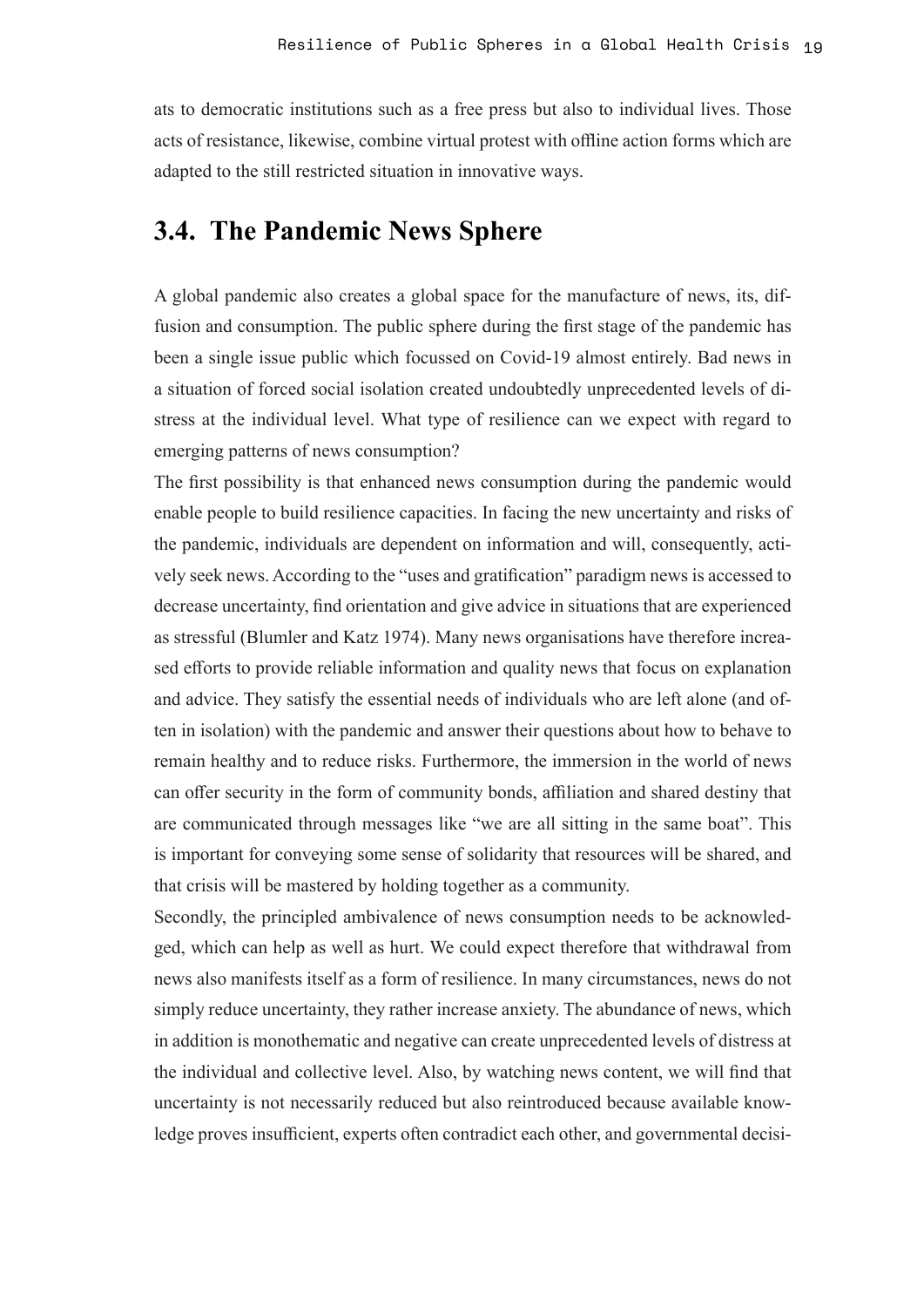ons remain contested. This again might challenge trust in established news sources and in journalism, and increase fears about being misinformed by the news media.

As the pandemic unfolds, we expect that practices of resilience in news consumption develop over time with information needs satisfied especially in the initial phase and saturation achieved in later weeks or people even turning away from news altogether or embracing increasingly "alternative" news and mis- and disinformation agendas. News consumption went up especially during the first weeks of Corona with people turning primarily to unbiased sources from news organisations, governments or health organisations (Nielsen et al. 2020a). News are accessed from various platforms at the same time, with online sources (including social media) and television as the most popular ways of getting news (Nielsen et al. 2020a). In Germany, the most widespread channels of information are public broadcasters, through TV and their news apps. A majority of people visit news sources from public broadcasters several times a day, especially through the live feeds of news apps. News articles are frequently shared among friends by using various applications, such as WhatsApp and similar networks (Viehmann, Ziegele, and Quiring 2020). According to Frischlich et al. (2020), 97% of all Germans reported that they used at least one mainstream professional news source (TV, radio, print) a week, but only 12% used alternative news sources. This indicates for Germany that the risk of exposure to disinformation is reduced. Only the small minority of those who primarily used alternative news sources was exposed to a higher risk. The same study (Frischlich et al. 2020) shows that exposure to conspiracy headlines was low, but encounter with Covid-19 related distorted information was higher (36%). This confrontation obviously also increased their awareness of the risk of misinformation. Resilience becomes relevant here as practices of news readers to prevent confrontation with disinformation or prevent the spread of conspiracy theories.

While misinformation and disinformation are tied to communication in social networks and digital platforms in particular, quality journalism and public media have engaged in expert talk and science communication. Thus, one of the most visible group of actors in public information and debate are medical experts, virologists and epidemiologists who explain the nature of the pandemic and its consequences for public health. Often, they are cited as government advisors who lend credibility to the measures restraining public life. Every country comes up with such experts interpreting medical statistics and providing legitimisation to public policies responding to the crisis. Levels of trust in scientists is found to be consistently high in all European countries and the US and is frequently used as a resource of public information in the news but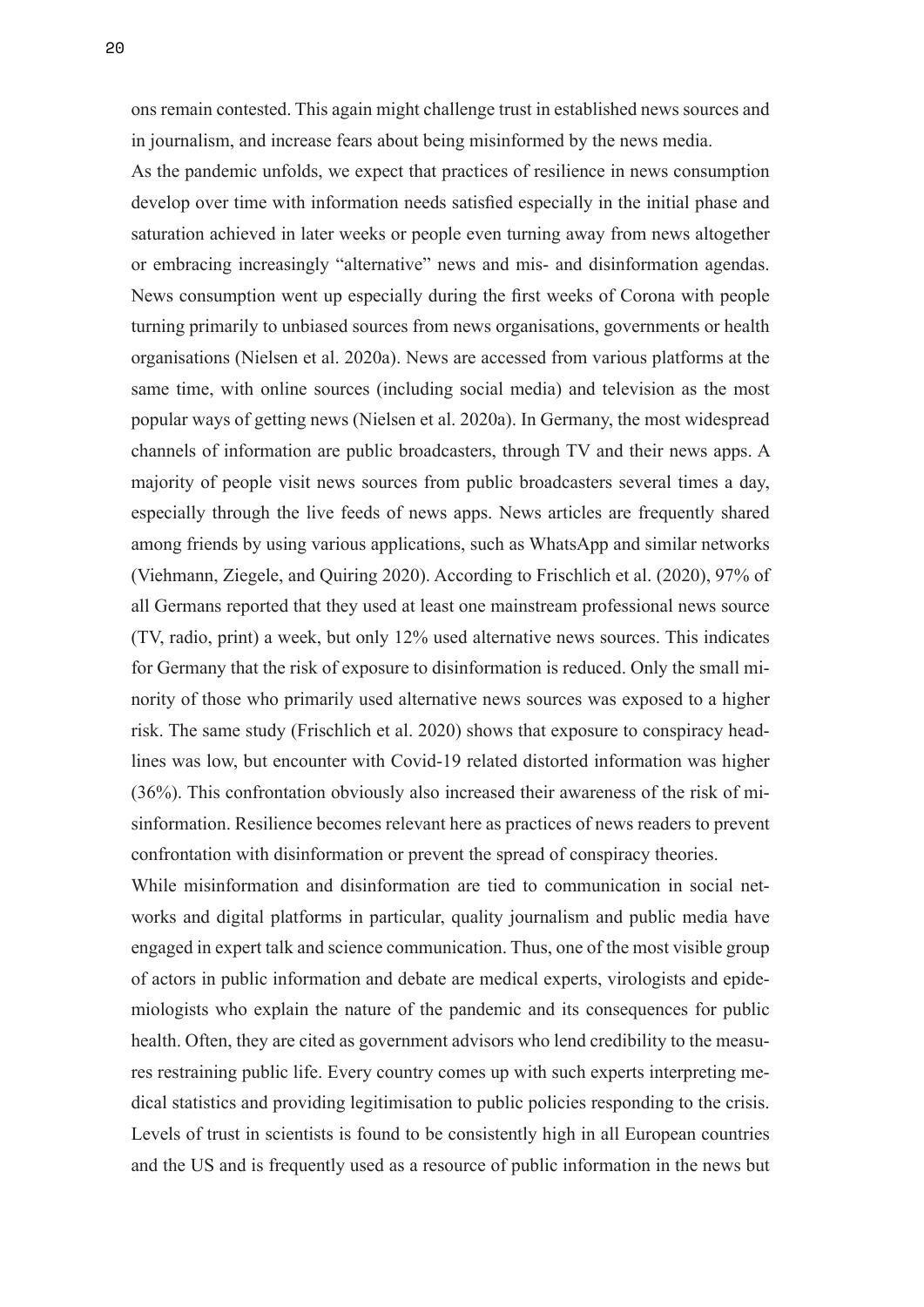also in entertainment formats such as talk shows.<sup>6</sup> During the first months of the pandemic, polls from different countries indicated that trust in scientific expertise was on the rise and that people were more likely to listen to expert advice in the media.7 The debate among experts however also brings up new controversy and popularises scientific debate in the life sciences which opens up news space for dubious interpretation and misinterpretation.

Resilience practices regarding media consumption have been discussed in relation to mis- and disinformation. In this context, resilience means to build some sort of immunity against disinformation and to restore truth orientation in public debates. The literature distinguishes between "cognitive resilience" and "physical resilience" (Bjola and Papadakis 2020). The former relates to techniques for building adequate knowledge and literacy that allow individual media users to recognise falsehood in such a way that disinformation cannot take roots. Resilience would be a kind of vaccination against propaganda that makes potential receivers immune. This is combined with "physical resilience" which needs to be designed and implemented by providers in their hardware and software to filter out and stop the spread of disinformation, disrupting the network and disconnecting its nodes (Bjola and Papadakis 2020). These two forms of resilience are benchmarks for assessing the effectiveness of strategies against disinformation by governments.

Cognitive resilience, thus, is a way of enhancing cognitive capacities of individual media users and publics for reading news critically. Critical news reading goes beyond passive news consumption. It relates to modes of empowerment of news readers to handle distorted information in a competent manner (Frischlich et al. 2020). The common assumption is that news readers need to receive some sort of external support to become resilient against disinformation, for instance, the entry of media literacy in school curricula, or moderation on social media. While such external support is certainly urgently needed to help news readers to handle the potential dangers of disinformation, one should not underrate the capacities of individual news readers or reader communities to develop such resilience practices themselves.

As the pandemic continues, we witness increasing signs of the second form of resilience: the withdrawal from news. News audiences in some countries have become increasingly polarised in their assessment of whether news media provided reliable and critical coverage with respect to the crisis and crisis management (for UK: Niel-

<sup>6</sup> [https://ec.europa.eu/research/innovation-union/pdf/competitiveness-report/2011/chapters/new\\_per](https://ec.europa.eu/research/innovation-union/pdf/competitiveness-report/2011/chapters/new_perspectives_smarter_policy_design_chapter_3.pdf)spectives smarter policy design chapter 3.pdf

<sup>7</sup> See the report of the Open Knowledge Foundation in the UK with fieldwork conducted on April 27-28, 200 ([https://drive.google.com/file/d/1Aicw6JyYsx\\_ydC6Ki\\_JTZyIapBk5zw56/view](https://drive.google.com/file/d/1Aicw6JyYsx_ydC6Ki_JTZyIapBk5zw56/view))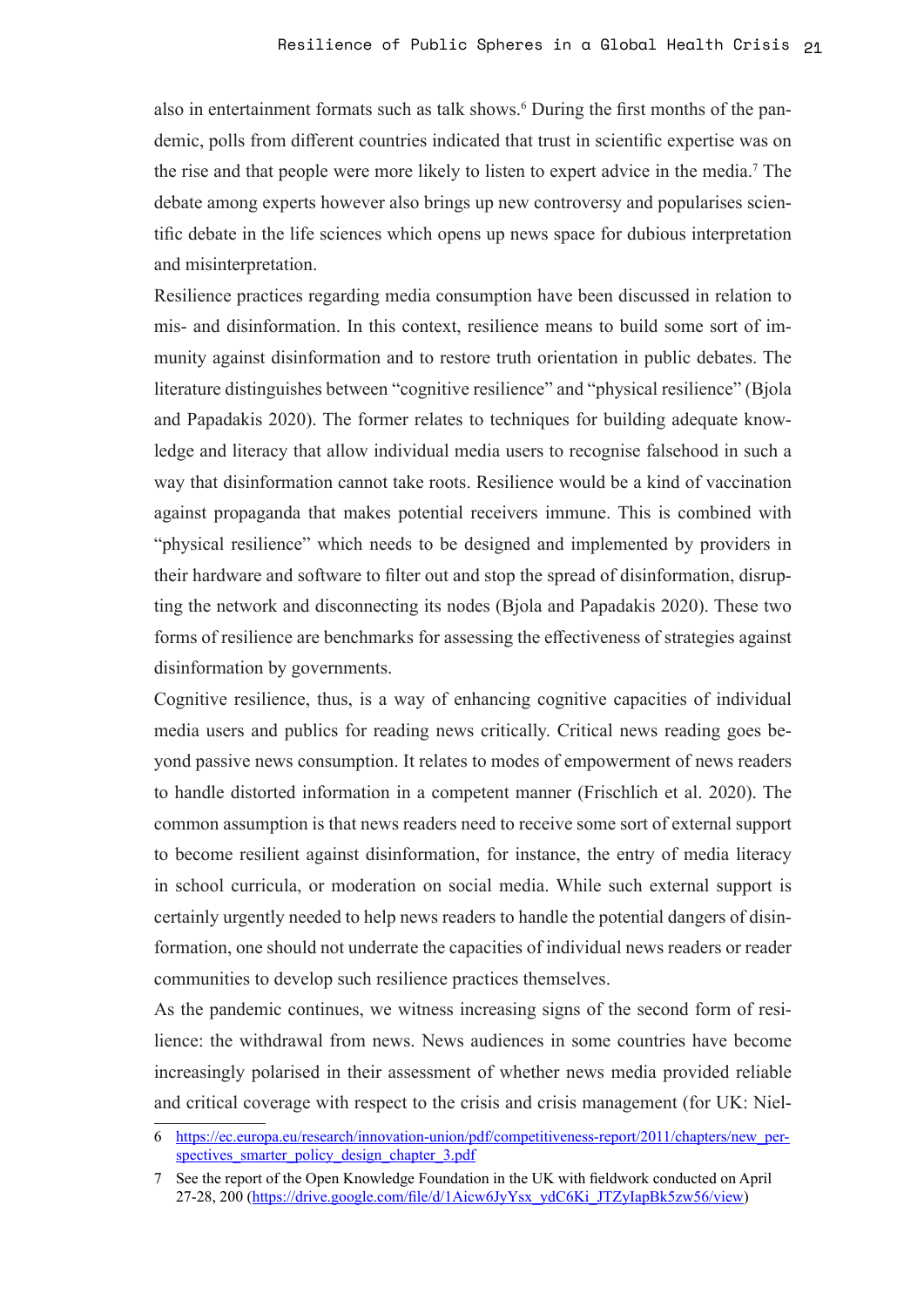sen, Kalogeropoulos, and Fletcher 2020b). Not only are differences in measures taken across countries difficult to understand first-hand, some audiences also blame news media for insufficient accuracy in their reporting (Cushion et al. 2020).

In the second stage of the pandemic the initial rise in news use flattened quickly, but again country differences matter regarding the degree to which people turn away from quality news. For Germany, the study of Viehmann et al. (2020) shows that the information use after the initial peak began to decline selectively. Meaning, that between week one and week three of the Corona lockdown, the news of public broadcasters and the press kept relatively stable audience rates while alternative news sources suffered from audience losses up to 7 percent. For the US, the picture is bleaker, as people increasingly turned away from Corona related news as the pandemic lasted (Benton 2020). According to the same study, US audiences also seem to be more vulnerable to misinformation and conspiracy news stories spread more easily. Similar findings are reported for the UK in a study by the Reuters Institute (Kalogeropoulos, Fletcher, and Nielsen 2020) according to which audiences feel increasingly stressed by bad Corona news and negative effects on their moods and, after an initial surge, start avoiding news again (Kalogeropoulos, Fletcher, and Nielsen 2020, n.p.).

## **4. Modes and Dynamics of Resilience**

The discussion of various experimental modes of publicness in economic activities, social exchanges in the local realm, political mobilisation and news media consumption during the pandemic allows us to point to common features of resilience and reflect on their significance for overall public sphere dynamics. In all cases we find that the heightened uncertainty of the crisis provokes experimentation and innovation using digital affordances, which varies between the more specific modes of *adaptation*  and *relocation*.

The first mode of resilience is the adaptation of existing practises and action forms themselves in their regular space, be they local or digital. Adaptation can take the form of intensification of existing practices or (temporary) withdrawal from them. We witnessed the strengthening of action repertoires in different areas of society, such as the intense use of digital platforms to demonstrate solidarity (3.2) or increasing news consumption to cope with crisis-induced insecurity (3.4). In the course of the crisis, we have also observed a countermovement to intensification in various social fields. At specific points in times, we observe the withdrawal from action, be it in form of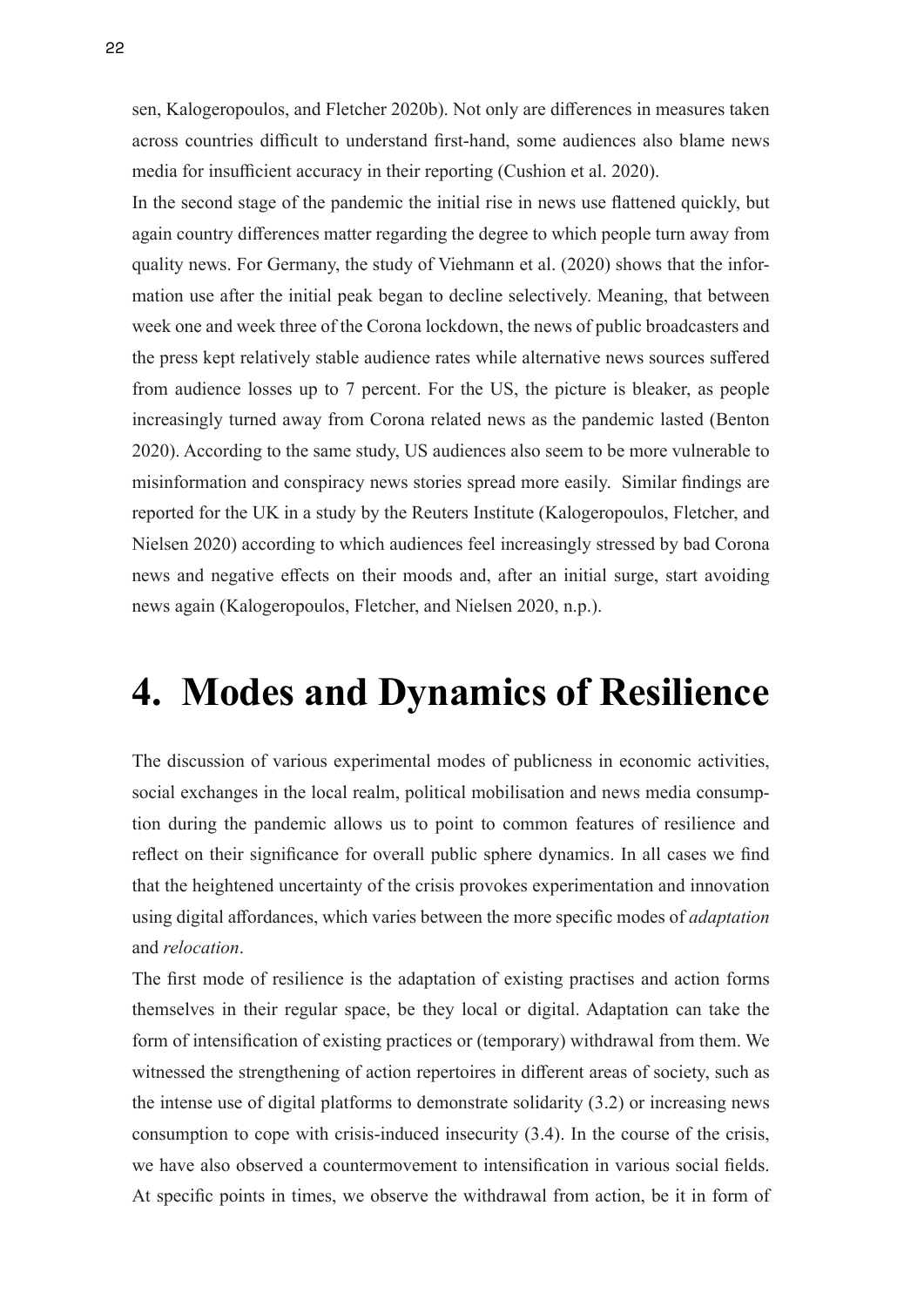lifestyle consumerism (3.1) or the avoidance of information which became evident in later stages of the crisis (3.4). Another form of adaptation of action forms to the new circumstances of crisis was the creative use of forms of contentious action that comply with Corona-imposed measures (3.3). In all these instances, existing practices of communication and action - offline or online - are appropriated to crisis-related needs. This mode of resilience has the advantage that existing structures and routines of communication can be adapted and expanded, profiting from prior experiences and participation. This makes this mode of resilience easily accessible even in situations of increased uncertainty.

The second mode of resilience was the relocation of action to new spaces. This included the relocation of mobilisation action from offline places to digital spaces (3.3) and the entire creation of new digital spaces, be it for solidarity related actions (3.2) or with respect to consumer issues (3.1). This mode is more demanding, as the higher level of innovation requires higher resources and the viability and sustainability of new solutions to enabling publicness are less certain. Participation structures need to be developed beyond pre-existing structures. Available digital platforms, such as online news spaces (3.4) can be used for innovation but also bear the risk of deviation from established to "alternative news".

Overall, resilience practices appear highly dynamic and context dependent on crisis-related and general public sphere structures. One important dynamic we observe is the politicisation of private and economic life: acts of solidarity and acts of consumerism are re-imagined as collective practises with the intent of building a sustainable and solidary community. As public spaces and familiar venues for public sphere dynamics become temporarily inaccessible, citizens seek to escape into the public through other means. They find new ways to politicise private spaces by making them an object of public discussion. This form of politicisation (Zürn 2014) which seems to be strongly linked to the crisis dynamic places emphasis on the intensified public salience of issues of collective concern. Thus, resilience in the form of politicisation emerges in the state and under the condition of emergency, while the longer-term consequences of these dynamics remain unclear after all.

Digital media foster and enable politicisation as resilience practices in moments when forms of actual resistance are not easily set into practice due to uncertainty and public sphere barriers. Such resilience is primarily oriented towards survival, and less towards systemic change. Resilience in this sense seems less innovative than at first glance. However, a turning point in these forms of politicisation is reached when resilience turns into resistance.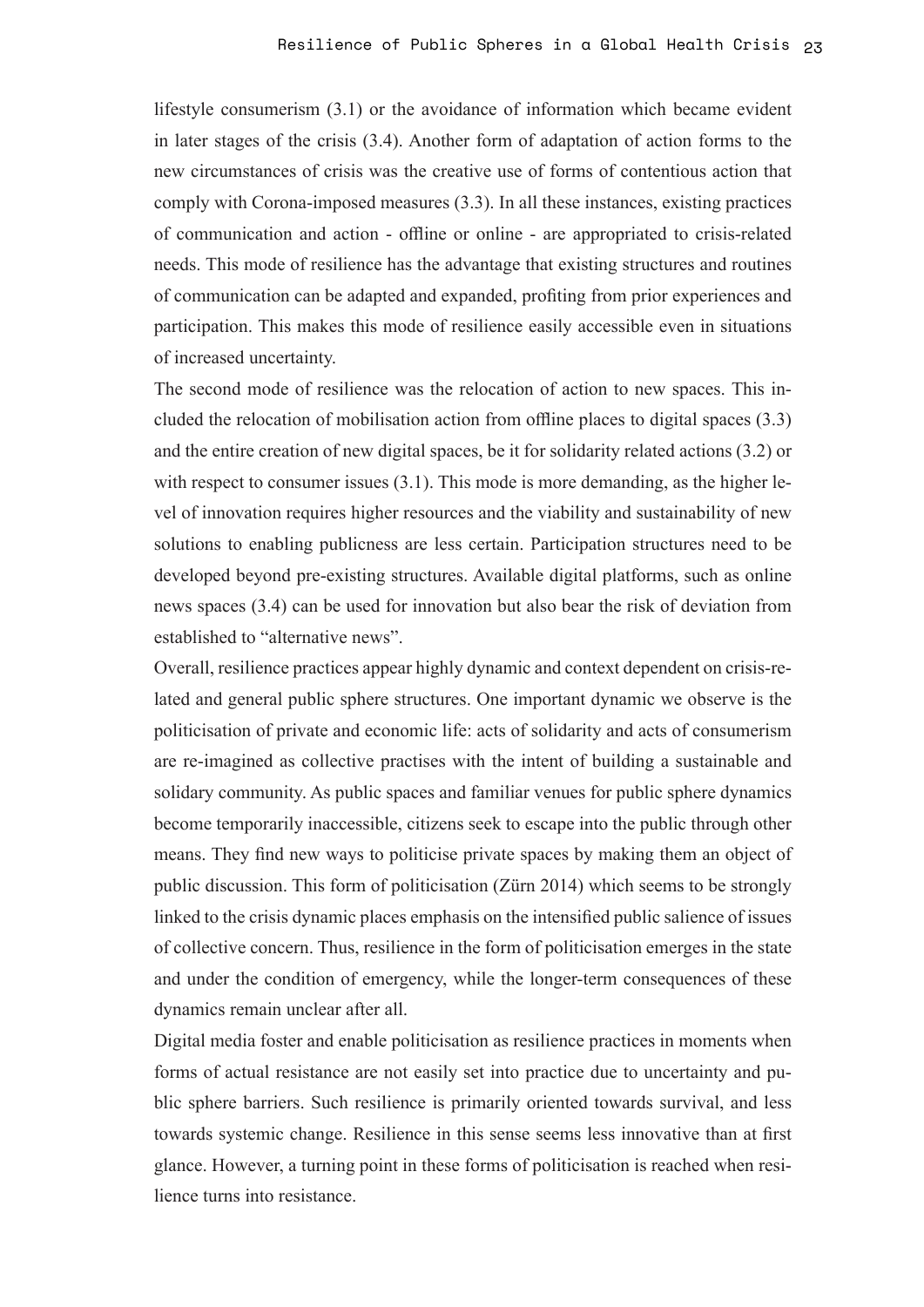We have argued throughout this paper that resilience as it emerged in various practices of "survival" during the pandemic should not be understood as an alternative or as a substitute to resistance. A societal lockdown as experienced during the pandemic did temporarily ban protest from the streets, but might also lay the conditions for its resurgence. Resilience practices as we described them as experimental modes of publicness are linked to the expression of public concerns in various ways. Resilience is thus to be considered as a key mechanism of the emergence of a political public sphere and understood in the way it raises a public agenda. It is not private action, but civic action facilitated by rights and creative ways of "enacting citizenship" (Isin and Ruppert 2015). This means that usual distinctions drawn between resilience as private, as reactive, and as compliance compared with resistance as public, proactive and oppositional do not apply. Resilience is not necessarily restricted to restoration, but can be highly innovative. It creates solutions for society not only to survive, but to learn and to become more sustainable over time. Our findings therefore invite rethinking the relationship between resilience and resistance practices that are both constitutive to the public sphere and its dynamic transformation.

In the Covid-19 pandemic options of resistance were temporarily unavailable as street manifestations were banned during the lockdown and the mobilisation of political opposition was marginalised. Choices for political mobilisation were also encumbered by fear and a high degree of uncertainty. While resistance requires higher degrees of certainty, approved knowledge and common orientation, resilience is an experimental mode of public sphere functioning available also under conditions of uncertainty. Opting for resistance during the pandemic, e.g. in the form of political protest against the lockdown, would require investment in strategies for reducing uncertainty. As certainties were not readily available, protest risked becoming fed by "alternative facts", selected proof and evidence that were turned into political propositions.

The transformative aspects of public sphere developments during the pandemic point to suspensions of public life and at the same time to experimental modes which were politicised over time - from tentative practices of resilience in the initial phase of the crisis to more overt forms of protest and resistance in later stages. The reopening of physical spaces brings an opportunity for this politicisation to support more expansive forms of contentious politics. As public spheres during the pandemic have become more contentious, also practices of resilience develop from the initial, more experimental phase to more established and sustainable solutions. Instead of considering resilience and resistance as linked to alternative repertoires of collective action, we should rather understand how they dynamically relate to each other and how partici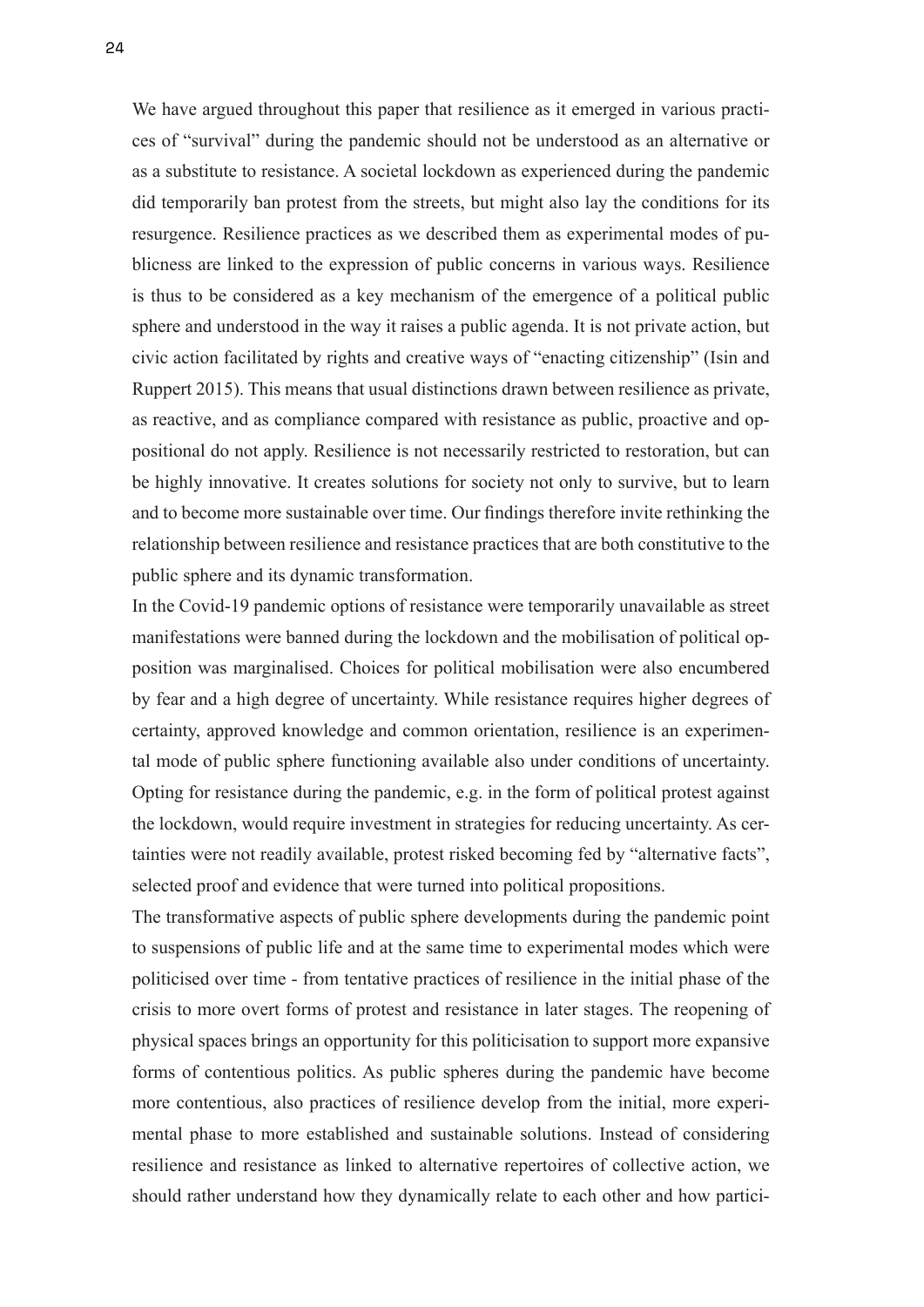pants interpret them as collective action with political meaning. Selective processes apply through which resilience practices are tested out, improved, developed further or given up again.

The Corona pandemic and the controversial measures taken to combat it have the potential to trigger major political unrest. This has to do with political restrictions of freedom and rights, and even more so with long-term negative economic consequences. Resistance is a question of timing. The community which holds together against the danger of the virus, risks falling apart again, once controversial measures are taken or simply when impatience increases. Such a transition from resilience to resistance can be observed in the surge of protest back into physical public spaces in the later stages of the crisis. Anti-lockdown protests were discredited presuming that protesters were victims of disinformation campaigns or conspiracy narratives, yet many of these protests were also driven by serious concerns with democracy and the state of law. Emergency measures are by default paternalistic and can be easily experienced as arbitrary or even as "tyranny of the virologist" or "Coronavirus dictatorship," as this has been framed by the resistance movements. The circumstances for people to start mobilizing should therefore not be reduced to single factors but rather understood as part of the dynamic interplay between resilience and resistance. Political protest was also back in countries hit hardest by the pandemic occupying alternative agendas of social justice, such as the unrest which began in the US in response to the murder of George Floyd and spread internationally under the banner of Black Lives Matter. These protests spread transnationally through ties of solidarity expressed by protesters in cities as diverse as Berlin, Sydney and Sao Paulo. The experimental modes which characterised public sphere resilience during the intense initial phase of the pandemic - not just the politicisation of private spaces, but also the embeddedness within digital communication networks and the enhanced news consumption - all create the preconditions for a resurgence into physical public spaces.

This interrelation between the pandemic and subsequent waves of protest confirms our argument that resilience should not be viewed in isolation as a strategy of conservation of previously established patterns of public communication (bouncing back). Instead, we may consider resilience in a broader context with politicisation and resistance as an avenue for the transition of the public sphere (bouncing forward). In facing uncertainty induced by the Covid-19 pandemic, existing templates and normative role models for public sphere performance do not necessarily apply. By entering an experimental mode, the public sphere can become an open playground for questioning standard distinctions such as private and public, political and non-political or also local, natio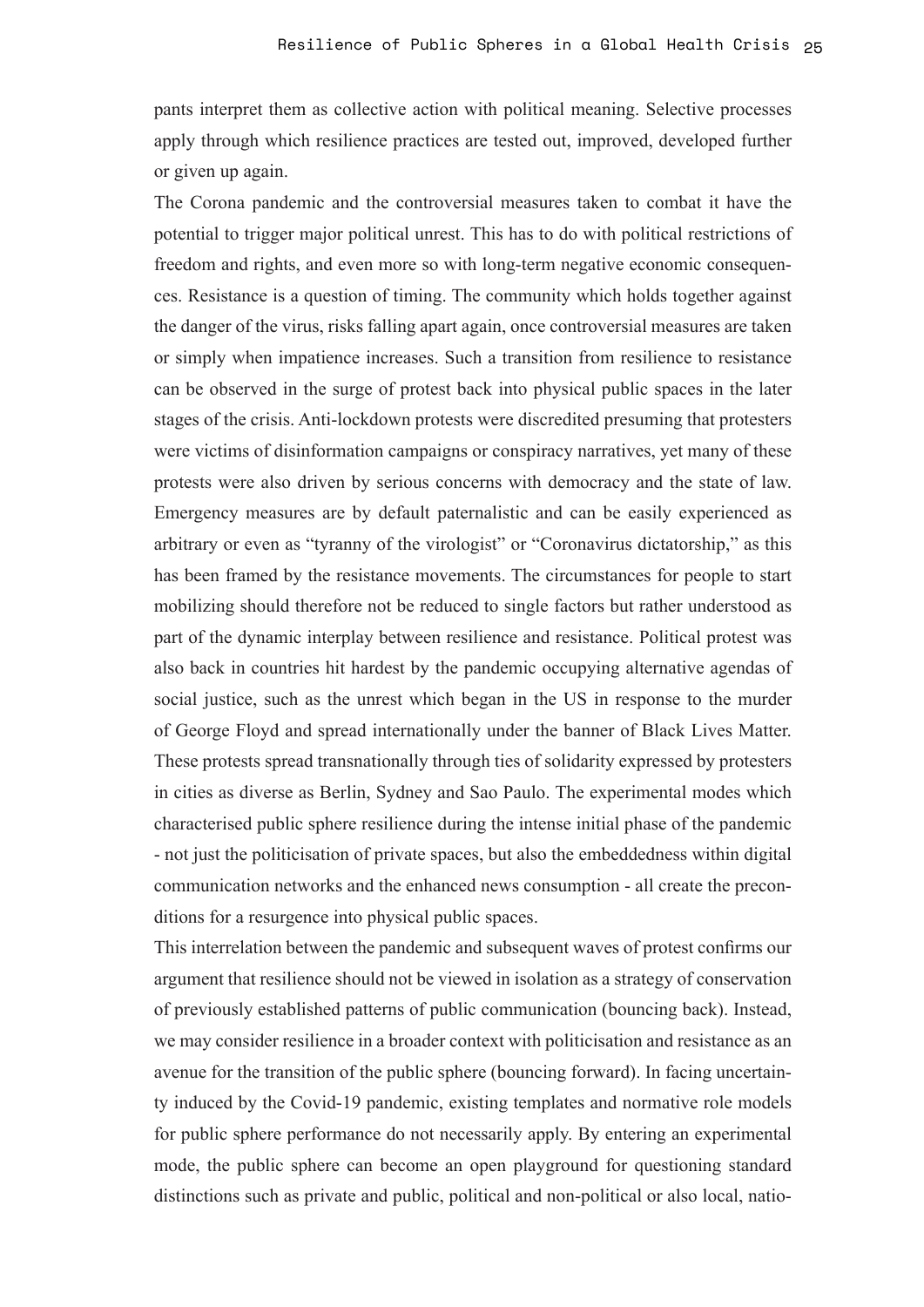nal and international. The context conditions for this to happen include digitalisation, which further accelerates the various patterns of new hybrid and fluid forms of publicness. However, the global health crisis has shown, that digital public spheres are vulnerable to short term changes in the environment and at the same time are subject to larger conditions of social change. This makes it highly dynamic and dissonant and produces unequal conditions of coping. On the one hand, digital publics can build on the previous experiences of some users who have been socialised within this new environment of hybrid media and fluid communication modes. On the other hand, the global health crisis takes place in a world of significant digital divides and social inequalities. Thus, survival in the pandemic but also the opportunity for the transition of the public sphere depends on the availability of digital media and the space therein for public experimentation.

## **5. Conclusion**

Our study analysed the forms and dynamics of public sphere resilience and assessed the role of digitalisation and digital spaces in response to the Covid-19 pandemic. We were able to show that the adaptation of existing practices and the relocation of actions into the digital space are recurring modes of resilience which can be observed across different sectors of society, such as the economy, civil society, and the media. We also showed that resilience practices are dynamic and context dependent, as spelled out with respect to the interplay between politicisation and depoliticisation, and between resilience and resistance. Our paper wishes to start the discussion of citizens' resilience as a neglected field of public sphere research. Among further aspects to address in subsequent research are questions of the diversity of actors engaged in resilience practices (who participates and who is left behind), the question of the scope of the emerging digital communication spaces in relation to a global pandemic, and the question to what extent and under which circumstances different modes of resilience and evolving practices contribute to the integrative and deliberative functions associated with public spheres.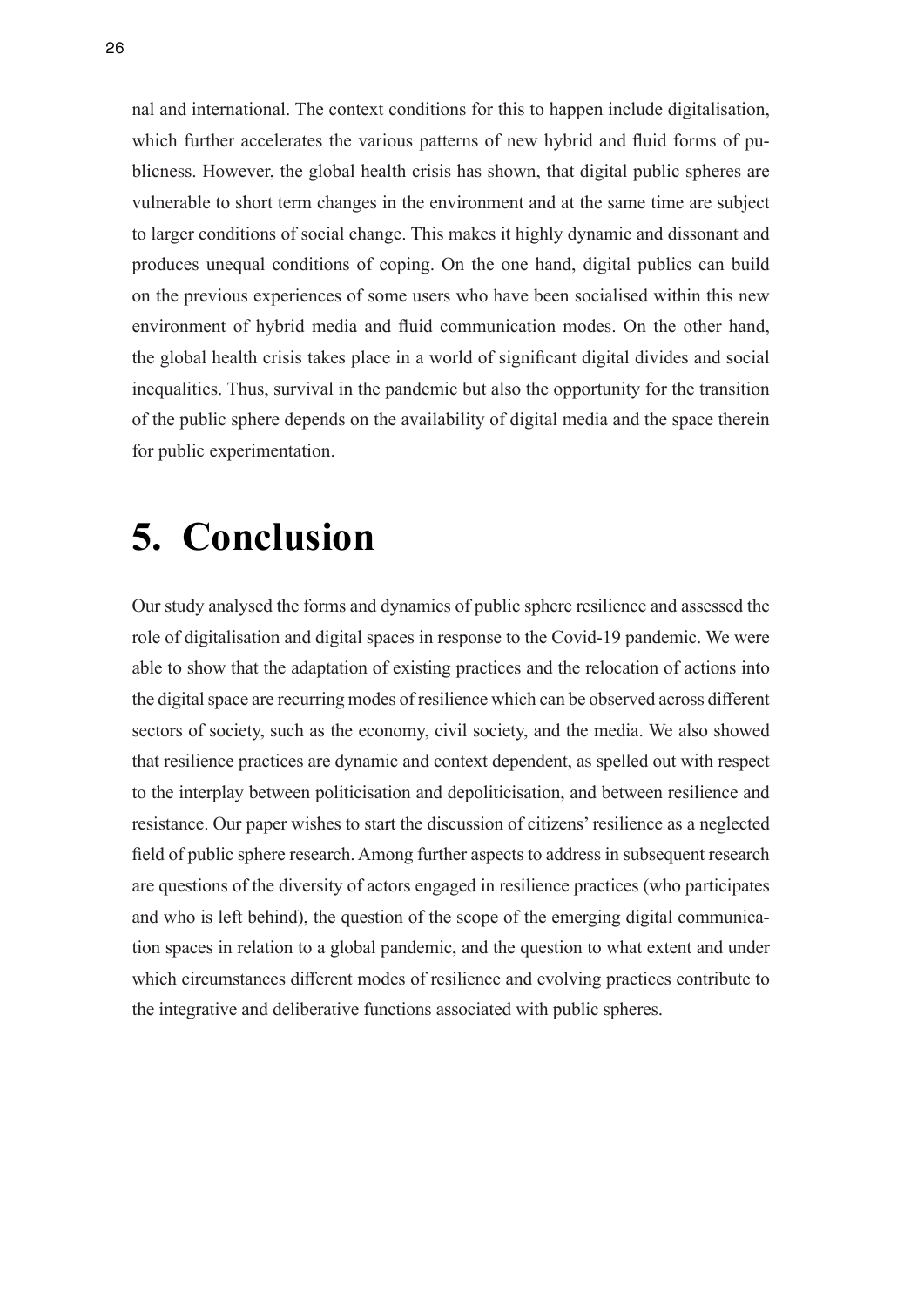## **6. References**

- Aguirre, Benigno E. 2006. *On the Concept of Resilience*. Newark, DE: University of Delaware.
- Benton, Joshua. 2020. "The Coronavirus Traffic Bump to News Sites Is Pretty Much over Already." Nieman Lab. [https://www.niemanlab.org/2020/04/the-coronavirus](https://www.niemanlab.org/2020/04/the-coronavirus-traffic-bump-to-news-sites-is-pretty-much-over-already)[traffic-bump-to-news-sites-is-pretty-much-over-already.](https://www.niemanlab.org/2020/04/the-coronavirus-traffic-bump-to-news-sites-is-pretty-much-over-already)
- Bieler, Andreas. 2011. "Labour, New Social Movements and the Resistance to Neoliberal Restructuring in Europe." *New Political Economy* 16 (2): 163–83. [https://](https://doi.org/10.1080/13563461003789779) [doi.org/10.1080/13563461003789779.](https://doi.org/10.1080/13563461003789779)
- Birkland, Thomas A. 2016. "Conceptualizing Resilience." *Politics and Governance* 4 (4): 117–20. [https://www.cogitatiopress.com/politicsandgovernance/article/view/823.](https://www.cogitatiopress.com/politicsandgovernance/article/view/823)
- Bjola, Corneliu, and Krysianna Papadakis. 2020. "Digital Propaganda, Counterpublics and the Disruption of the Public Sphere: The Finnish Approach to Building Digital Resilience." *Cambridge Review of International Affairs*, 1–29. [https://doi.](https://doi.org/10.1080/09557571.2019.1704221) [org/10.1080/09557571.2019.1704221.](https://doi.org/10.1080/09557571.2019.1704221)
- Blumler, Jay G, and Elihu Katz. 1974. *The Uses of Mass Communications : Current Perspectives on Gratifications Research*. *Sage Annual Reviews of Communication Research*. Beverly Hills: Sage Publ.
- Castells, Manuel. 2005. "Space of Flows, Space of Places: Materials for a Theory of Urbanism in the Information Age." In *Comparative Planning Cultures*, edited by Sanyal Bishwapriya, 45–60. New York: Routledge.
- Cinelli, Matteo, Walter Quattrociocchi, Alessandro Galeazzi, Carlo Michele Valensise, Emanuele Brugnoli, Ana Lucia Schmidt, Paola Zola, Fabiana Zollo, and Antonio Scala. 2020. "The COVID-19 Social Media Infodemic," 1–18. [http://arxiv.org/](http://arxiv.org/abs/2003.05004) [abs/2003.05004.](http://arxiv.org/abs/2003.05004)
- Copeland, Lauren. 2014. "Conceptualizing Political Consumerism: How Citizenship Norms Differentiate Boycotting from Buycotting." *Political Studies* 62 (S1): 172–86. [https://doi.org/10.1111/1467-9248.12067.](https://doi.org/10.1111/1467-9248.12067)
- Cushion, Stephen, Nikko Soo, Maria Kyriakidou, and Marina Morani. 2020. "Different Lockdown Rules in the Four Nations Are Confusing the Public." LSE. [https://](https://blogs.lse.ac.uk/covid19/2020/05/22/different-lockdown-rules-in-the-four-nations-are-confusing-the-public/) [blogs.lse.ac.uk/covid19/2020/05/22/different-lockdown-rules-in-the-four-nations](https://blogs.lse.ac.uk/covid19/2020/05/22/different-lockdown-rules-in-the-four-nations-are-confusing-the-public/)[are-confusing-the-public/.](https://blogs.lse.ac.uk/covid19/2020/05/22/different-lockdown-rules-in-the-four-nations-are-confusing-the-public/)
- della Porta, Donatella. 2020. "Social Movements in Times of Pandemic: Another World Is Needed." *Open Democracy*. [https://www.opendemocracy.net/en/can-eu](https://www.opendemocracy.net/en/can-europe-make-it/social-movements-times-pandemic-another-world-needed)[rope-make-it/social-movements-times-pandemic-another-world-needed.](https://www.opendemocracy.net/en/can-europe-make-it/social-movements-times-pandemic-another-world-needed)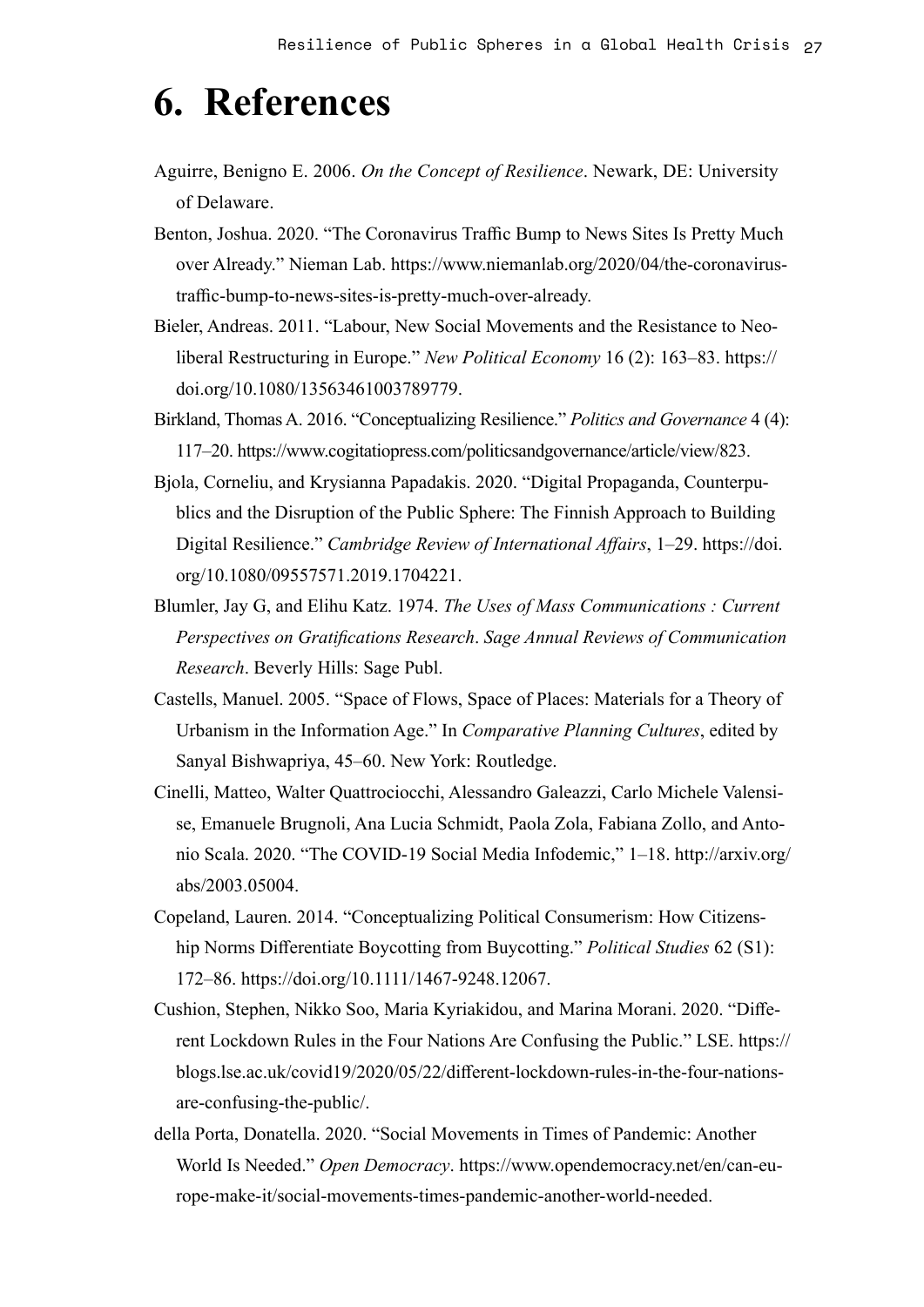- Friedman, Monroe. 1999. *Consumer Boycotts Effecting Change through the Marketplace and the Media*. New York: Routledge.
- Frischlich, Lena, Tim Schatto-Eckrodt, Lara Kuhfeldt, and Lena Clever. 2020. "Fueling the Infodemic? Consuming Alternative and Non-Professional News During the Corona Crisis." *DemoRESILdigital Whitepaper 1*. [https://doi.org/10.17605/](https://doi.org/10.17605/OSF.IO/6UP8Y) [OSF.IO/6UP8Y.](https://doi.org/10.17605/OSF.IO/6UP8Y)
- Isin, Engin, and Evelyn Ruppert. 2015. *Being Digital Citizens*. London: Rowman & Littlefield International.
- Kalogeropoulos, Antonis, Richard Fletcher, and Rasmus Kleis Nielsen. 2020. "Initial Surge in News Use around Coronavirus in the UK Has Been Followed by Significant Increase in News Avoidance." Reuters Institute for the Study of Journalism. [https://reutersinstitute.politics.ox.ac.uk/initial-surge-news-use-around-coronavi](https://reutersinstitute.politics.ox.ac.uk/initial-surge-news-use-around-coronavirus-uk-has-been-followed-significant-increase-news-avoidance)[rus-uk-has-been-followed-significant-increase-news-avoidance.](https://reutersinstitute.politics.ox.ac.uk/initial-surge-news-use-around-coronavirus-uk-has-been-followed-significant-increase-news-avoidance)
- Kelm, Ole, and Marco Dohle. 2018. "Information, Communication and Political Consumerism: How (Online) Information and (Online) Communication Influence Boycotts and Buycotts." *New Media & Society* 20 (4): 1523–42. [https://doi.](https://doi.org/10.1177/1461444817699842) [org/10.1177/1461444817699842.](https://doi.org/10.1177/1461444817699842)
- Lekakis, Eleftheria J. 2017. "Economic Nationalism and the Cultural Politics of Consumption under Austerity: The Rise of Ethnocentric Consumption in Greece." *Journal of Consumer Culture* 17 (2): 286–302. [https://doi.](https://doi.org/10.1177/1469540515586872) [org/10.1177/1469540515586872.](https://doi.org/10.1177/1469540515586872)
- Micheletti, Michele, Andreas Follesdal, and Dietlind Stolle. 2003. *Politics, Products, and Markets. Exploring Political Consumerism Past and Present*. New Brunswick: Transaction Publisher.
- Neidhardt, Friedhelm. 1994. "Öffentlichkeit, öffentliche Meinung, soziale Bewegungen." In *Öffentlichkeit, öffentliche Meinung, soziale Bewegungen. Sonderheft 34 der Kölner Zeitschrift für Soziologie und Sozialpsychologie*, edited by Friedhelm Neidhardt, 7–41. Opladen: Westdt. Verl.
- Nielsen, Rasmus Kleis, Richard Fletcher, Nic Newman, J. Scott Brennen, and Philip N. Howard. 2020a. "Navigating the 'Infodemic': How People in Six Countries Access and Rate News and Information about Coronavirus." Reuters Institute for the Study of Journalism and the University of Oxford. [https://www.politico.eu/](https://www.politico.eu/wp-content/uploads/2020/04/Navigating-the-Coronavirus-infodemic.pdf) [wp-content/uploads/2020/04/Navigating-the-Coronavirus-infodemic.pdf.](https://www.politico.eu/wp-content/uploads/2020/04/Navigating-the-Coronavirus-infodemic.pdf)